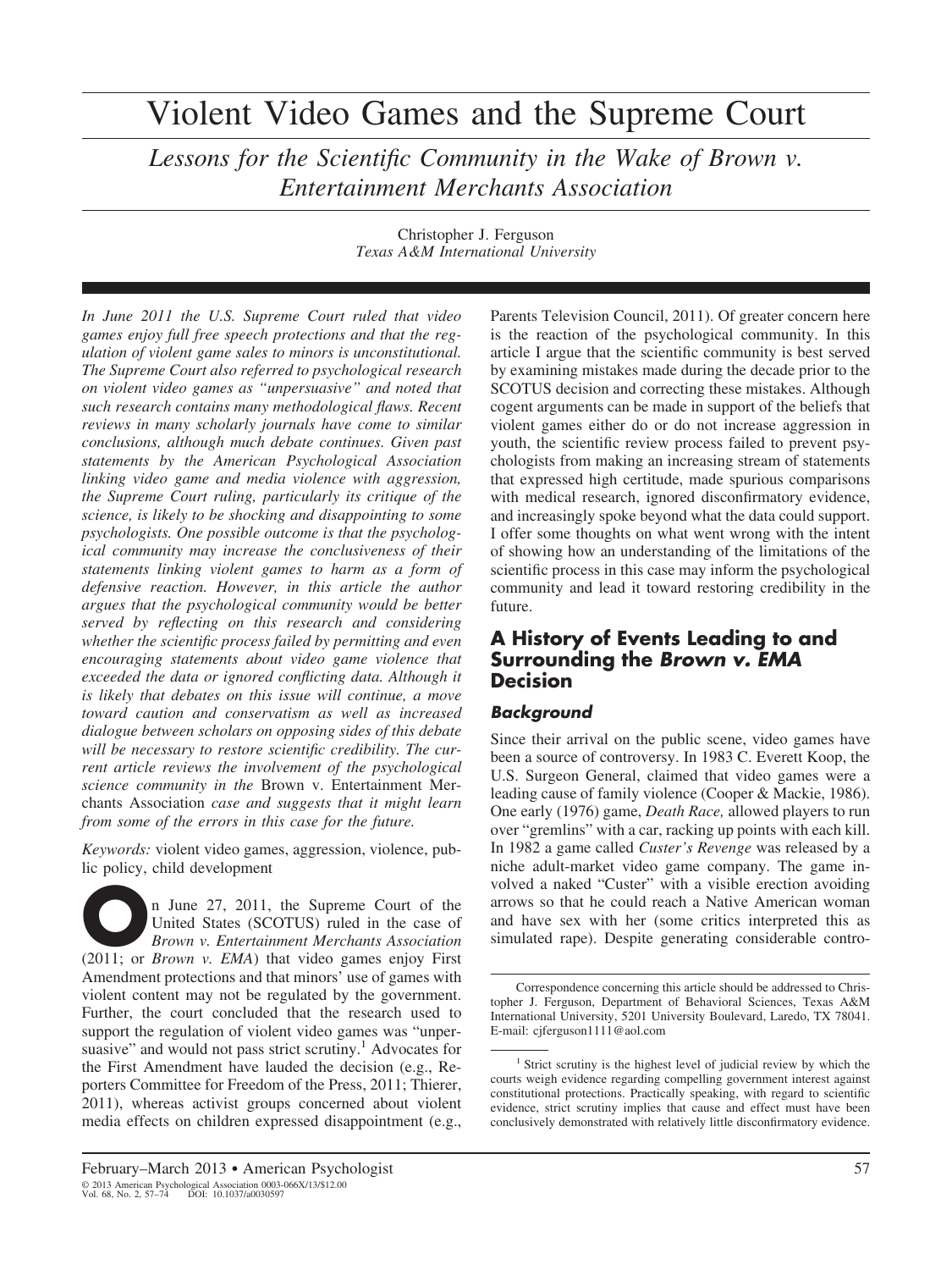

#### **Christopher J. Ferguson**

versy, few copies of this game were sold. $<sup>2</sup>$  Nonetheless,</sup> most contemporary studies of violent video games focused on far milder games such as *Missile Command* (in which players shot incoming missiles out of the sky), *Pac-Man* (involving a character who ate pellets for points and ran from ghosts; [Cooper & Mackie, 1986\)](#page-14-1), *Berzerk* (which involved a two-dimensional character who shot robots chasing him; [Graybill, Strawniak, Hunter, & O'Leary,](#page-15-0) [1987\)](#page-15-0), *Zaxxon* (a space/aerial combat game), and *Centipede* (in which the player defended a mushroom patch from invading insects and spiders; [Anderson & Ford, 1986\)](#page-14-2).

The 1990s brought increases in technology and violent games with person-on-person violence such as *Mortal Kombat* and *Street Fighter* (two graphic person-on-person fighting games) and *Doom* (a first-person-shooter zombie infestation game). By the early 1990s, youth violence was at one of the highest levels on record [\(Federal Interagency](#page-15-1) [Forum on Child and Family Statistics, 2010\)](#page-15-1), and the United States was shocked by a rash of school shootings. Many commentators expressed concern about a potential epidemic of youth "superpredators" [\(Muschert, 2007,](#page-16-3) [2008\)](#page-16-4). Some advocates promoted the idea that video games were training children to become murderers [\(Grossman,](#page-15-2) [1996\)](#page-15-2) and began using polemical language such as "murder simulators" or, in Germany, *killerspiele* (killer games). Senator Joseph Lieberman was quoted as referring to violent video games as "digital poison" [\(CNN, 1997\)](#page-14-3). Yet during the 1980s and 1990s, research on video game violence remained inconclusive, despite the public outcry (e.g., [Cooper & Mackie, 1986;](#page-14-1) [Dominick, 1984;](#page-15-3) [Gibb,](#page-15-4) [Bailey, Lambirth, & Wilson, 1983;](#page-15-4) [Scott, 1995;](#page-16-5) [van Schie](#page-17-0) [& Wiegman, 1997;](#page-17-0) [Wiegman & van Schie, 1998\)](#page-17-1).

In 1992–1993, hearings were led by Senators Joseph Lieberman and Herbert Kohl regarding violence in video

games. The video game industry was given a one-year timeframe to set up a voluntary rating system or face a government alternative. The result was the Entertainment Software Ratings Board (ESRB), a voluntary ratings system that provides age-related categories for games. The ESRB also provides content-based descriptors for violence, language, sex, and other potentially offensive content. The ESRB was set up by the video game industry and receives funding from major video game companies to maintain the rating system. Companies submit footage of the most graphic elements of their games, which are rated by several trained, independent raters. Penalties are in place for companies who attempt to skirt the ratings by not submitting objectionable content.

Arguably, the watershed moment for the violent video game debate was the Columbine High School massacre in 1999 in which two youths killed 12 students and a teacher before committing suicide. Soon after the shooting it was widely reported that the youths played the violent video game *Doom,* cementing in the public mind that school shootings and violent video games were invariably linked. The massacre may have, in part, provoked Senate Commerce Committee hearings on media violence in 2000. During these hearings, Senator Lieberman claimed that video games and other media had turned some children into killers, and Senator John McCain criticized the ESRB ratings as "nothing but a smoke screen to provide cover for immoral and unconscionable business practices" [\(ABC](#page-14-4) [News, 2000,](#page-14-4) para. 5).

The language employed by scholars began to change as well during this period, and statements of greater certitude about the effects of video game violence became more normative. Some scholars began to claim that the effects found were similar in magnitude to those found for smoking and lung cancer or other important medical effects [\(Huesmann, 2007\)](#page-15-5), that video game and other media violence could explain up to 30% of societal violence [\(Stras](#page-16-6)[burger, 2007\)](#page-16-6), that the effects of violent video games were comparable in magnitude to the effects of important criminological risk factors, and that inconsistencies in the research had virtually evaporated [\(Anderson, 2004\)](#page-14-5). Although speaking about media violence generally, American Academy of Pediatrics (AAP) President David [Cook](#page-14-6) [\(2000\)](#page-14-6) claimed that of 3,500 studies of media violence undertaken, only 18 had not found effects, a statement that

<sup>2</sup> Some scholars (e.g., [Olson, 2010\)](#page-16-7) have noted that media outcries about objectionable games are often self-defeating, at least if the goal is to protect minors from exposure to them. For instance, much attention in the *Brown v. EMA* case focused on a highly violent and depraved game called *Postal* (and its sequel), which surveys of youth found that few to no children ever played [\(Ferguson et al., 2009;](#page-15-6) [Kutner & Olson, 2008;](#page-16-8) [Lenhart et al., 2008;](#page-16-9) [Olson et al., 2007\)](#page-16-10). The irony of such political and news media attention is that it may draw youths' attention to games they had no idea about, even as the stated objective is to reduce exposure.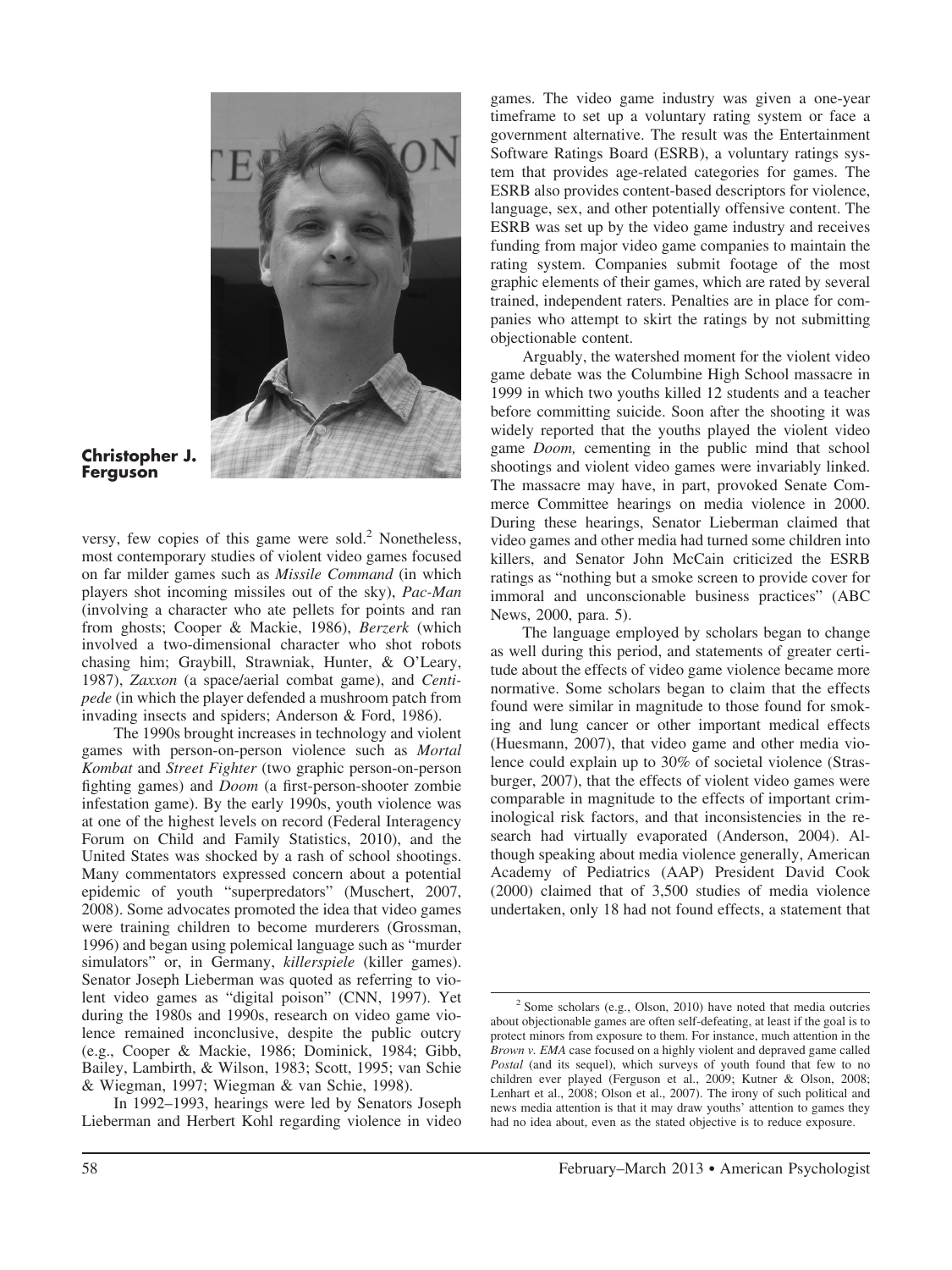has since proven to be inconsistent with the data [\(Freed](#page-15-7)man,  $2002$ ).<sup>3</sup>

During this time, claims of a link between video game violence and school shootings or youth violence began to be questioned. A 2001 report on youth violence relegated media violence to a minor role in such outcomes and noted inconsistencies in the literature [\(U.S. Department of Health](#page-17-2) [and Human Services \[DHHS\], 2001\)](#page-17-2). A planned chapter on media violence was ultimately not included in this report because of the minor role DHHS ultimately felt media violence played in youth violence. Similarly, a 2002 report on school shootings by the U.S. Secret Service and the U.S. Department of Education [\(Vossekuil, Fein, Reddy, Borum,](#page-17-3) [& Modzeleski, 2002\)](#page-17-3) found little evidence to suggest that school shooters consumed unusually high levels of violent video games or other media.

In 2005 the American Psychological Association (APA) released a resolution on video game violence linking violent video games with aggressive behavior, thoughts, affect, and decreased prosocial behavior. The resolution contained no equivocation and called for a reduction of violent content in such media. For instance, this resolution stated that "comprehensive analysis of violent interactive video game research suggests such exposure a.) increases aggressive behavior, b.) increases aggressive thoughts, c.) increases angry feelings, d.) decreases helpful behavior, and, e.) increases physiological arousal" [\(APA, 2005,](#page-14-7) para. 5) and that "studies further suggest that videogames influence the learning processes in many ways more than in passively observing TV" [\(APA, 2005,](#page-14-7) para. 8), despite the fact that this latter point had been contradicted by meta-analysis [\(Sherry, 2001\)](#page-16-11). Despite this appeal to consensus by the APA, the scholarly community was, in fact, becoming increasingly divided. Although there are many scholars involved in both sides of this debate, several authors have been particularly prolific and worthy of note. Arguing for the existence of negative effects of violent video games, scholars such as Craig Anderson, Brad Bushman, and Doug Gentile (e.g., [Anderson et al., 2010\)](#page-14-8) have been particularly prolific, along with their colleagues and students. Scholars who are more skeptical of the effects of video game violence include Cheryl Olson, Lawrence Kutner, and John Colwell (e.g., [Colwell & Kato, 2003;](#page-14-9) [Kutner & Olson,](#page-16-8) [2008\)](#page-16-8). The nature of the disagreements between these groups are discussed later in the article.

#### *Enter Brown v. EMA (Previously Schwarzenegger v. EMA)*

California's attempt to regulate the sale of video games to minors was not the first. $4$  Other states (Georgia, Illinois, Louisiana, Maryland, Michigan, Minnesota, Oklahoma, and Washington) as well as municipalities in Indiana and Missouri passed various pieces of legislation restricting sales of violent games to minors. In each of these cases, the legislation was struck down on constitutional grounds, with the courts noting in several cases that the psychological research was unable to demonstrate a cause and effect relationship between video game violence and aggression in youth.<sup>5</sup> In one case (*[Entertainment Software Associa-](#page-15-8)* *[tion, Video Software Dealers Association, and Illinois Re](#page-15-8)[tail Merchants Association](#page-15-8)* [ESA, VSDA, and IRMA] *v. [Blagojevich, Madigan, and Devine,](#page-15-8)* 2005), the court expressed concern that scholars advocating the causal position considered only work that supported their views:

With regard to their conclusions, Dr. Goldstein and Dr. Williams noted that Dr. Anderson not only had failed to cite any peerreviewed studies that had shown a definitive causal link between violent video game play and aggression, but had also ignored research that reached conflicting conclusions. Dr. Goldstein and Dr. Williams noted that several studies concluded that there was no relationship between these two variables. They also cited studies concluding that in certain instances, there was a *negative* relationship between violent video game play and aggressive thoughts and behavior (e.g., initial increases in aggression wore off if the individual was allowed to play violent video game for longer period). (pp. 14–15)

The court similarly criticized the legislature for citation bias in their review of the literature:

Finally, the Court is concerned that the legislative record does not indicate that the Illinois General Assembly considered any of the evidence that showed no relationship or a negative relationship between violent video game play and increases in aggressive thoughts and behavior. The legislative record included none of the articles cited by Dr. Goldstein or Dr. Williams. It included no data whatsoever that was critical of research finding a causal link between violent video game play and aggression. These omissions further undermine defendants' claim that the legislature made "reasonable inferences" from the scientific literature based on "substantial evidence." (*[ESA, VSDA, and IRMA v. Blagojevich,](#page-15-8) [Madigan, and Devine,](#page-15-8)* 2005, p. 16)

Thus the court raised the issue of scientific credibility, that not only the legislature but some scholars were selectively excluding research data that didn't confirm their hypotheses.

California's law seeking to restrict the sale of violent video games to minors was first proposed by Assemblyman (later State Senator) Leland Yee, a child psychologist. The law had the backing of the state psychological and pediatrics associations as well as of advocacy "watchdog" groups devoted to media concerns. It is important to note that arguments for the law implied not merely that violent video games might increase minor acts of aggression but that they would cause "harm" to minors, including violent behavior and neurological harm to the brain. The law was passed and signed by then-governor Arnold Schwarzenegger in 2005; it would have imposed a \$1,000 fine on retailers for selling

<sup>&</sup>lt;sup>3</sup> Most scholars put the number for all studies of media violence in the range of several hundred, although debate continues regarding how consistent this pool of data is. [Freedman \(2002\)](#page-15-7) found the data to be about equally divided between supportive studies, null studies, and those that were inconsistent. He claimed that many studies that purported to support causal beliefs were in fact either inconsistent or null. <sup>4</sup> It is noted that this discussion focuses on U.S. cases. Regulation of

violent video games is permitted in some other countries.<br><sup>5</sup> There were also questions raised about whether the relatively minor

aggressive acts studied in most video game violence studies demonstrated a compelling state interest as they typically did not involve serious acts of youth violence.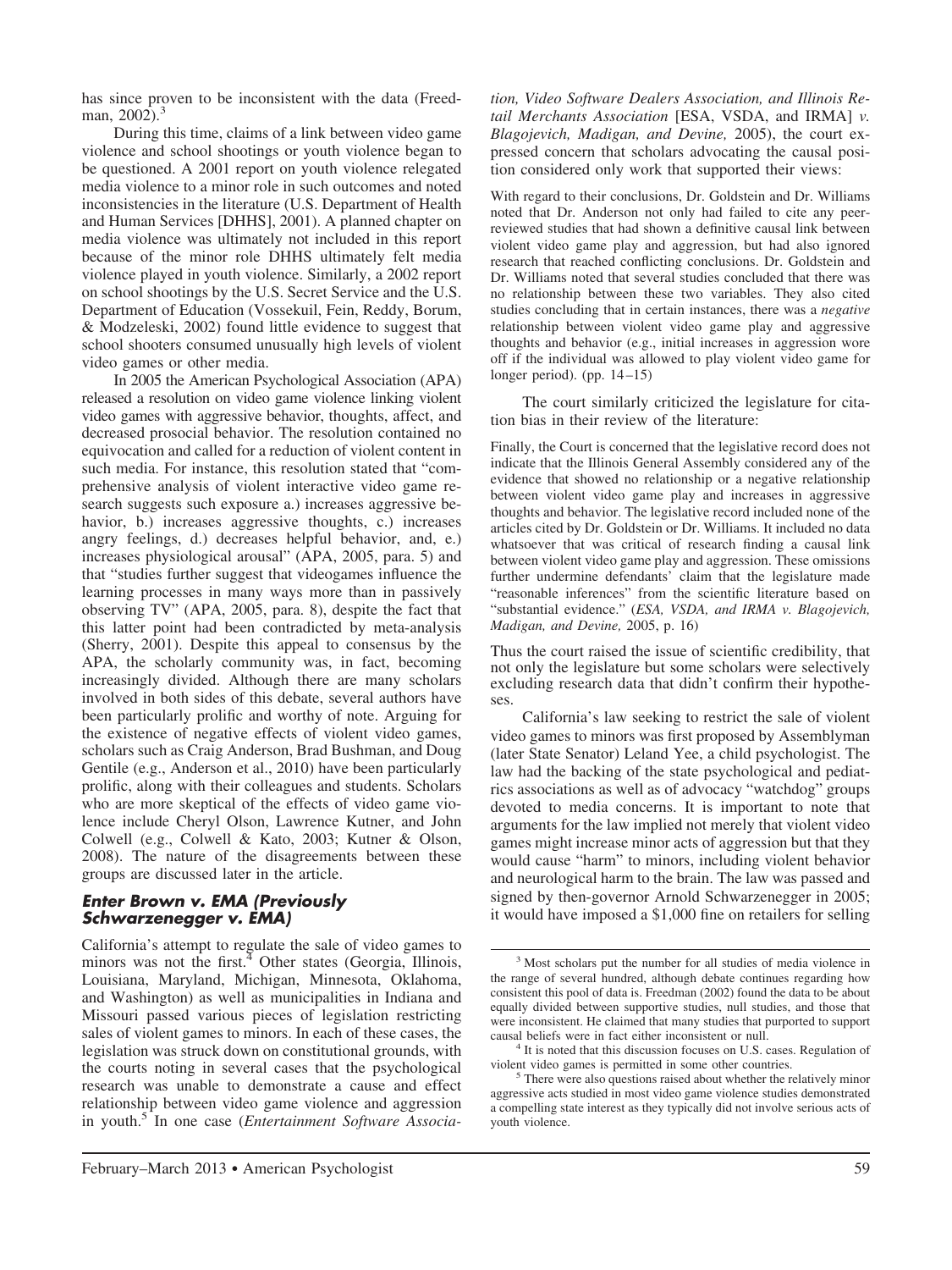violent games to minors and would have required a clearly marked sticker for such games beyond the ESRB ratings for violent games. The Entertainment Software Association (ESA) and the Video Software Dealers Association (VSDA) quickly filed a lawsuit in district court to block implementation of the law. U.S. District Judge Ronald Whyte agreed to a preliminary injunction, once again questioning the research evidence and ultimately ruling for the ESA with a permanent injunction in 2007. The state of California appealed the decision to the 9th Circuit Court of Appeals, which once again ruled for the ESA in 2009 (*[Video Software Dealers Association and Entertainment](#page-17-4) [Software Association v. Schwarzenegger,](#page-17-4)* 2009). In reviewing the research evidence provided by the state, the 9th Circuit Court noted that approximately half of the evidence cited was from a single scholar and concluded,

In sum, the evidence presented by the State does not support the Legislature's purported interest in preventing psychological or neurological harm. Nearly all of the research is based on correlation, not evidence of causation, and most of the studies suffer from significant, admitted flaws in methodology as they relate to the State's claimed interest. None of the research establishes or suggests a causal link between minors playing violent video games and actual psychological or neurological harm, and inferences to that effect would not be reasonable. (*[VSDA and ESA v.](#page-17-4) [Schwarzenegger,](#page-17-4)* 2009, III, A, [13])

In 2009 then-governor Schwarzenegger appealed the case to SCOTUS, which agreed to hear the case in 2010. The SCOTUS decision to hear the case was surprising to some, given the unanimity of decisions among the lower courts as well as the decision not to carve out a new category of unprotected violent speech in the recent *[United](#page-16-12) [States v. Stevens](#page-16-12)* (2010) case pertaining to animal "crush" videos (these involved sexual fetish videos of women crushing small live animals to death under stiletto heels). Thus some speculated that SCOTUS may have been signaling a willingness to carve out violence, at least in video games, as a new category of unprotected speech [\(Dennis](#page-15-9)[ton, 2010a\)](#page-15-9).

## *Cracks in the Edifice*

Although the language of much of the scientific community as exemplified in the 2005 resolution statement of the APA remained one of absolute certitude during the early 2000s, in fact some studies continued to find that video game effects on aggression were minimal (e.g., [Baldaro et al.,](#page-14-10) [2004;](#page-14-10) [Colwell & Kato, 2003;](#page-14-9) [Durkin & Barber, 2002\)](#page-15-10). These were arguably in the minority and generally ignored by both the news media and the scientific community (none were cited in APA's 2005 resolution). Despite claims from some scholars that violent media might explain as much as 30% of societal violence [\(Strasburger, 2007\)](#page-16-6), some scholars began to note that the video game era saw approximately a two-thirds reduction in youth violence, not an increase, which appeared to conflict with some of the statements of harm [\(Olson, 2004\)](#page-16-13), at least on the societal level.

In 2005 a combined experimental/prospective study of video game violence concluded that exposure to video game violence had no impact on relational aggression or normative beliefs in aggression [\(Williams & Skoric, 2005\)](#page-17-5). Unlike previous disconfirmatory studies, this report received comparatively widespread news media attention. Advocates of the causal position soon excoriated the weaknesses of the study in harsh terms (e.g., [Huesmann, 2007\)](#page-15-5), although arguably the weaknesses of the [Williams and](#page-17-5) [Skoric \(2005\)](#page-17-5) study were shared among studies on both sides of the debate. For instance, [Huesmann \(2007\)](#page-15-5) complained about the aggression measures used in the study, although these overlap considerably with measures in other video game studies that have not been so criticized (e.g., [Möller & Krahe, 2009\)](#page-16-14). Similarly, Huesmann claimed that the Williams and Skoric study had low power, although with a sample of 213, their study is in the high range of sample sizes for experimental studies. Huesmann also claimed that Williams and Skoric had an inadequate control group, although other scholars have pointed out this issue is endemic in the field [\(Adachi & Willoughby, 2011b\)](#page-14-11). Thus I argue here that the Williams and Skoric paper was singled out for criticism not because it was uniquely flawed, but rather because of its results. Of course it is reasonable to note that some advocates of the causal position have come in for considerable criticism as well, although this criticism tends to focus less on single studies and more on general comments made by these scholars (see discussions by [Ferguson, 2010;](#page-15-11) [Grimes, Anderson, & Bergen, 2008;](#page-15-12) [Kut](#page-16-8)[ner & Olson, 2008\)](#page-16-8) in the context of the sociology of media violence research itself. However, the Williams and Skoric paper was arguably the tip of the iceberg for an increasing number of studies that have called into question the causal position on video games (e.g., [Adachi & Willoughby, 2011a;](#page-14-12) [Bösche, 2010;](#page-14-13) [Bowen & Spaniol, 2010;](#page-14-14) [Devilly, Callahan, &](#page-15-13) [Armitage, 2012;](#page-15-13) [Ferguson, 2011;](#page-15-14) [Ferguson, San Miguel, &](#page-15-6) [Hartley, 2009;](#page-15-6) [Ivory & Kalyanaraman, 2007;](#page-15-15) [Teng, Chong,](#page-16-15) [Siew, & Skoric, 2011;](#page-16-15) [Unsworth, Devilly, & Ward, 2007;](#page-16-16) [von Salisch, Vogelgesang, Kristen, & Oppl, 2011\)](#page-17-6). Scholarly reviews also began to question whether the causal position had been overstated (e.g., [Adachi & Willoughby,](#page-14-11) [2011b;](#page-14-11) [Barnett & Coulson, 2010;](#page-14-15) [Ferguson, 2010;](#page-15-11) [Grimes](#page-15-12) [et al., 2008;](#page-15-12) [Hall, Day, & Hall, 2011a;](#page-15-16) [Mitrofan, Paul, &](#page-16-17) [Spencer, 2009;](#page-16-17) [Sherry, 2007\)](#page-16-18), as did editorials in the *Lancet* [\("Is Exposure to Media Violence," 2008\)](#page-15-17) and *Nature* [\("Editorial: A Calm View," 2003\)](#page-15-18), the latter specifically calling on researchers to "tone down the crusading rhetoric until we know more" (p. 355). The reviews cited above generally concluded that claims of causal certainty or unequivocal findings in the literature greatly exceeded the available data, that methodological problems are common in the field, particularly pertaining to careful controls in experiments and poor aggression measures in all studies, and that ideological biases were damaging scientific credibility. Communications scholar John Sherry asked in 2007, "Further, why do some researchers continue to argue that video games are dangerous despite evidence to the contrary?" [\(Sherry, 2007,](#page-16-18) p. 244). The Australian government in September 2010 and the Swedish government in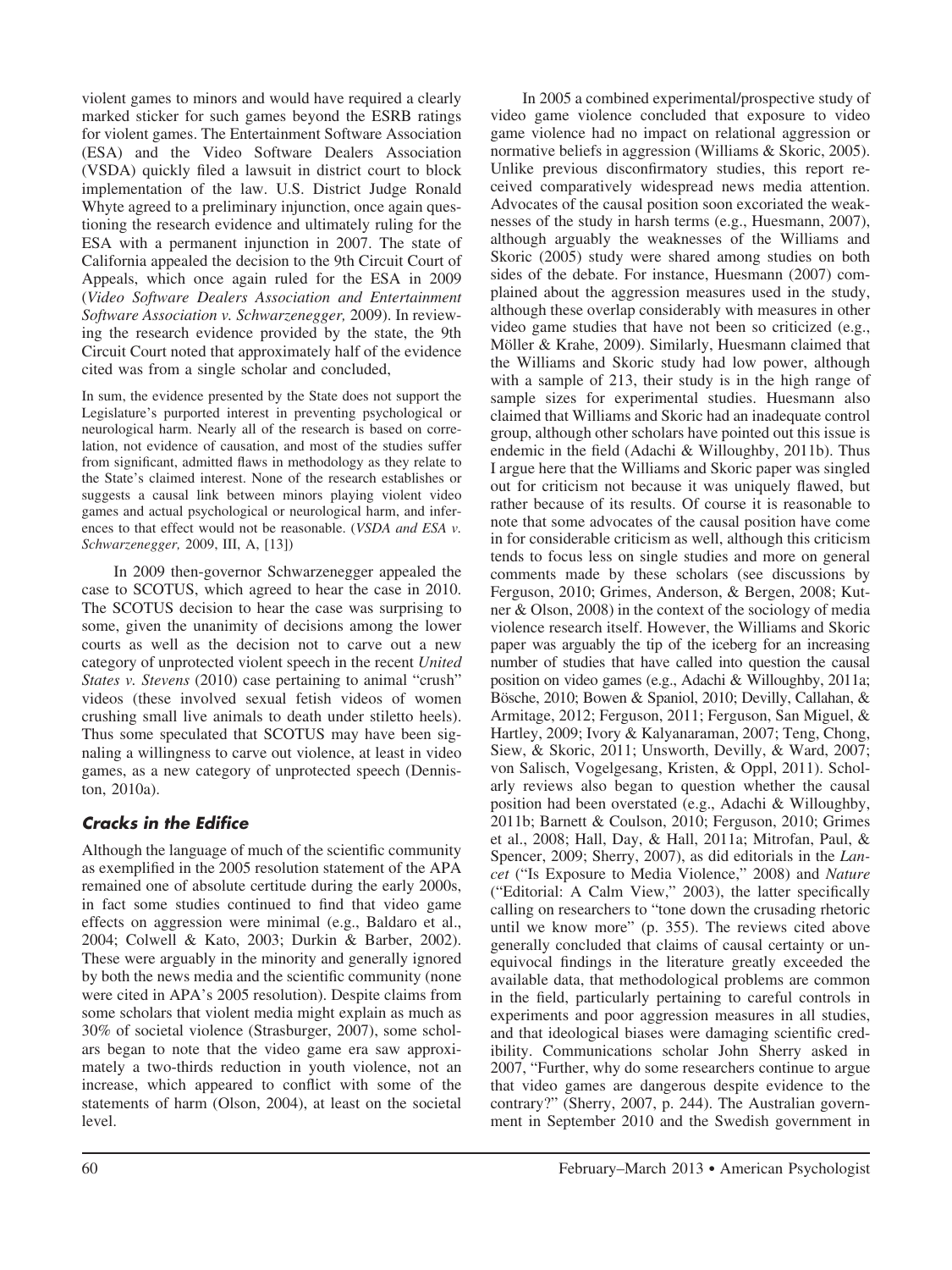December 2011 [\(Swedish Media Council, 2011\)](#page-16-19) conducted reviews of the research and both concluded the research was inconclusive and weakened by numerous flaws. The Australian government specifically criticized comments such as those involving comparisons with medical effects, noting that "as the definitions and measurements and VVGs (violent video games) are contested, comparing VVG effects with correlations between two easily defined variables (i.e. "smoking" and "lung cancer") is more likely to mislead readers than to inform them" [\(Australian Government,](#page-14-16) [Attorney General's Department, 2010,](#page-14-16) p. 32).

Three groups of scholars [\(Anderson, 2004;](#page-14-5) [Anderson](#page-14-8) [et al., 2010;](#page-14-8) [Ferguson, 2007;](#page-15-19) [Ferguson & Kilburn, 2009;](#page-15-20) [Sherry, 2001,](#page-16-11) [2007\)](#page-16-18) conducted meta-analyses on violent video game effects. Two of the three groups [\(Ferguson,](#page-15-19) [2007;](#page-15-19) [Ferguson & Kilburn, 2009;](#page-15-20) [Sherry, 2001,](#page-16-11) [2007\)](#page-16-18) concluded that video game violence effects were minimal and may have been influenced by publication bias [\(Fergu](#page-15-19)[son, 2007\)](#page-15-19), although the third group concluded that video game effects are consistent and strong. Thus considerable disagreement remained within the scientific community regarding video game violence influences.

#### *SCOTUS Decides*

The SCOTUS case attracted considerable attention, including numerous amicus briefs on both sides. In addition to supporting briefs from two activist groups, California was supported by 11 other states as well as by a brief authored by State Senator Yee and cosigned by the California chapter of the American Academy of Pediatrics, the California Psychological Association, and approximately 100 psychologists and medical scholars. The EMA was supported by approximately 27 separate briefs. Many of these were from media industries (ranging from movies to comic books), but they also included briefs from groups concerned with the First Amendment, from legal scholars, from the American Civil Liberties Union and the National Youth Rights Association, and from the Entertainment Consumers Association (representing video game consumers), the Chamber of Commerce of the United States, and the Cato Institute. Nine states and Puerto Rico sided against California in an amicus brief, as did a group of 82 social and medical scientists who felt that California had misrepresented the research in supporting the law. The APA did not file or sign an amicus brief; Steven Breckler of the APA Science Directorate was quoted as indicating the research was not conclusive enough to weigh in on the matter (see [Azar, 2010\)](#page-14-17).

Arguments were held on November 2, 2010, and although opinions appeared divided among the justices, the court appeared to question the notion that violent games "harmed" minors. They also expressed skepticism of the notion that games were different from other media and over whether the California law was properly worded, narrowly tailored, or least restrictive. Several of the justices did appear concerned about violence in video games, particularly Justices Roberts, Alito, and Breyer, which led some speculators to suggest that SCOTUS might strike down the

California law but leave an open door for a more narrowly tailored law [\(Denniston, 2010b\)](#page-15-21).

The degree of tension within the scientific community over these issues attracted notice when two signers of State Senator Yee's amicus brief supporting California joined with a lawyer to publish an essay in a law review critical of the other amicus brief (the Millett brief) of scholars [\(Pol](#page-16-20)[lard-Sacks, Bushman, & Anderson, 2011\)](#page-16-20); the essay claimed that the scholars supporting California had published more research on the topic and thus were the true experts. However, this analysis did not deal with the substance of the two briefs. The [Pollard-Sacks et al. \(2011\)](#page-16-20) essay amounted mainly to ad hominem attacks and appeals to authority, not to a comprehensive review of data. Furthermore, the Pollard-Sacks et al. paper was subsequently reviewed by scholars who were not involved in either amicus brief [\(Hall, Day, & Hall, 2011b\)](#page-15-22). Hall et al. concluded that the methodology of Pollard-Sacks et al. underestimated the expertise of the scholars on the Millet brief and otherwise ran counter to proper scientific inquiry.<sup>6</sup>

SCOTUS announced their decision on *[Brown v. EMA](#page-14-0)* [on June 27, 2011.](#page-14-0) In a 7–2 decision (Justices Alito and Roberts concurring but appearing more open to a narrower law than the majority; Justices Breyer and Thomas dissenting), the majority opinion written by Justice Scalia stated that video games enjoyed full First Amendment protections, that youth enjoyed considerable First Amendment protections that could not be legislated away even where the state might document some interest, that the research on video game violence was "unpersuasive" and could not reach strict scrutiny, and that attempts to regulate violence would have to meet strict scrutiny. No door was left open for a narrower law.

Writing just before the decision in the *Mayo Clinic Proceedings* (and echoing the much earlier editorial in *Nature*, ["Editorial: A Calm View," 2003\)](#page-15-18) [Hall et al.](#page-15-16) [\(2011a\)](#page-15-16) cautioned scholars that they were potentially exaggerating the effects of video game violence and that such exaggerations were likely to harm the credibility of the scientific community in the eyes of the public and the legal system. These warnings appear prescient, as the majority opinion specifically criticized the psychological science invoked, stating,

The State's evidence is not compelling. California relies primarily on the research of Dr. Anderson and a few other research psychologists whose studies purport to show a connection between exposure to violent video games and harmful effects on children. These studies have been rejected by every court to consider them, and with good reason: They do not prove that violent video games *cause* minors to *act* aggressively (which would at least be a beginning). Instead, "[n]early all of the research is based on correlation, not evidence of causation, and most of the studies

<sup>6</sup> For instance, consider the case of Constance Steinkuelher, who lists 49 peer-reviewed publications on her curriculum vitae, only 9 of which (less than 20%) would have been identified using the methodology of [Pollard-Sacks et al. \(2011\).](#page-16-20) Steinkuelher, despite being labeled a nonexpert by Pollard-Sacks et al., has since gone on to become one of the U.S. executive branch's leading experts on video games and technology.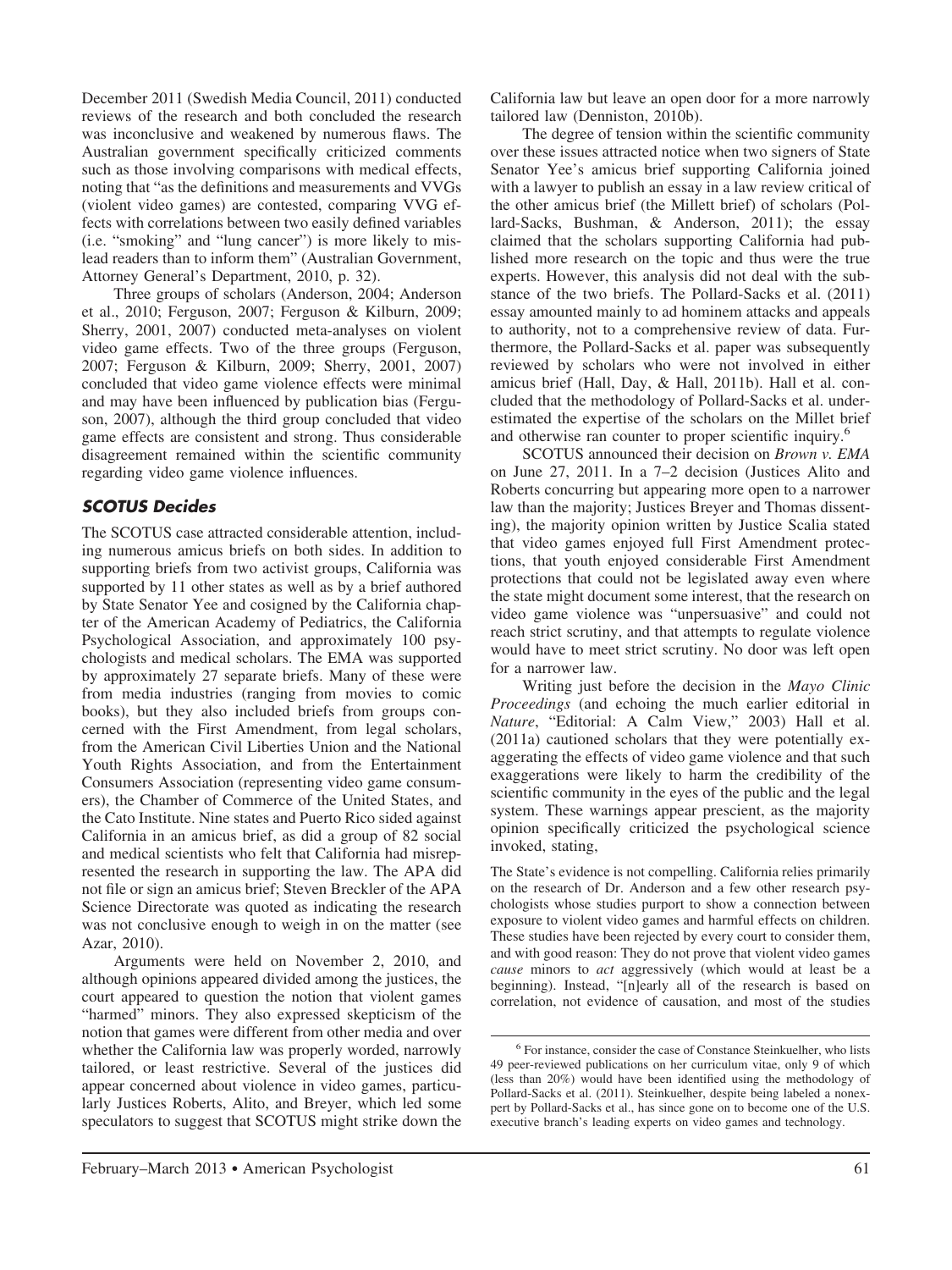suffer from significant, admitted flaws in methodology." *Video Software Dealers Assn.* 556 F. 3d, at 964. They show at best some correlation between exposure to violent entertainment and minuscule real-world effects, such as children's feeling more aggressive or making louder noises in the few minutes after playing a violent game than after playing a nonviolent game.

Even taking for granted Dr. Anderson's conclusions that violent video games produce some effect on children's feelings of aggression, those effects are both small and indistinguishable from effects produced by other media. In his testimony in a similar lawsuit, Dr. Anderson admitted that the "effect sizes" of children's exposure to violent video games are "about the same" as that produced by their exposure to violence on television. App. 1263. And he admits that the *same* effects have been found when children watch cartoons starring Bugs Bunny or the Road Runner, *id.,* at 1304, or when they play video games like Sonic the Hedgehog that are rated "E" (appropriate for all ages), *id.,* at 1270, or even when they "vie[w] a picture of a gun." (*[Brown v.](#page-14-0) [EMA,](#page-14-0)* 2011, Opinion of the Court, pp. 12–13)

Echoing concerns among some researchers regarding the poor quality of aggression measures used in many studies [\(Ferguson, 2010;](#page-15-11) [Ritter & Eslea, 2005;](#page-16-21) [Savage,](#page-16-22) [2004,](#page-16-22) [2008;](#page-16-23) [Tedeschi & Quigley, 1996\)](#page-16-24), SCOTUS noted the disconnect between "aggression" as used in many of the studies and how it is perceived in the general public:<sup>7</sup>

One study, for example, found that children who had just finished playing violent video games were more likely to fill in the blank letter in "explo\_e" with a "d" (so that it reads "explode") than with an "r" ("explore"). App. 496, 506 (internal quotation marks omitted). The prevention of this phenomenon, which might have been anticipated with common sense, is not a compelling state interest. (*[Brown v. EMA,](#page-14-0)* 2011, Opinion of the Court, p. 13, footnote 7)

By contrast, Justices Alito and Roberts assented but did express concerns about violence in video games and were willing to consider less restrictive means to control such content. Justice Breyer also appeared convinced by causal arguments but expressed frustration regarding what to do with conflicting social science data. Justice Breyer appeared convinced by California's argument that the interactivity of video games makes them different from other media, stating "the closer a child's behavior comes, not to watching, but to *acting* out horrific violence, the greater the potential psychological harm" (*[Brown v. EMA,](#page-14-0)* 2011, Breyer, J., dissenting, p. 14) despite the fact that there is no consensus view on this even among scholarly advocates of the causal position let alone dissenting scholarly opinions. Justice Breyer's conclusion appears to have been based upon his efforts to assemble lists of supporting and nonsupporting research studies. The majority opinion was dismissive of Justice Breyer's efforts, stating "we do not see how it could lead to Justice Breyer's conclusion, since he admits he cannot say whether the studies on his side are right or wrong" (*[Brown v. EMA,](#page-14-0)* 2011, Opinion of the Court, p. 14, footnote 8).

Although I suspect the SCOTUS justices would be the first to acknowledge their own limitations in judging the merits of psychological science, they do have the advantage both of objective distance from the research and lack of any stake in the research. Furthermore, the SCOTUS decision joins with similar comments from the lower courts, the Australian and Swedish governments, the U.S. DHHS, several highly ranked medical and scientific journals, and numerous independent scholars in warning that the scientific community may have gotten this issue wrong, at least in making what I will henceforth call "extreme statements" that exceeded the conclusions possible from the available data.

This is not to say that the decision by SCOTUS is beyond criticisms. Justices may not be in the best position to render judgment on science. For instance, justices may interpret the limitations sections of scientific articles as an acknowledgement by the authors that their own studies lack validity. By focusing too much on limitations sections, the court system may ironically propel scholars to make more unequivocal statements, as this may appear to be what the courts want. Furthermore, the court's comment that results of some studies may have been "anticipated with common sense" reflects poor awareness that common sense is often a meager indicator of factuality and may be the result of hindsight bias [\(Chabris & Simons, 2010;](#page-14-18) [Lilienfeld, Lynn,](#page-16-25) [Ruscio, & Beyerstein, 2009;](#page-16-25) [Watts, 2011\)](#page-17-7). As such, the SCOTUS decision is worthy of critical examination. Nonetheless, I suspect it is tempting to believe that the fault lies with SCOTUS for its failure to understand "the science" or to believe that perhaps psychologists have simply failed to communicate "true" facts to the legal system and the public and that the only requirement is for psychologists to improve their communication (an argument that could potentially lead to more unequivocal and extreme statements rather than fewer). Here I express the concern that in doing so the scientific community would miss an opportunity to self-evaluate and (particularly in light of recent calls by [Simmons, Nelson, & Simonsohn, 2011,](#page-16-26) and [LeBel & Pe](#page-16-27)[ters, 2011,](#page-16-27) regarding Type I error and methodological flexibility in psychology) increase both rigor and appropriate scientific skepticism and scrutiny. Concerns that the legal community may fail to understand causality in experimental research and discussions on how the scientific community might improve communication are eloquently

Reactions to *[Brown v. EMA](#page-14-0)* (2011) are naturally likely to run the gamut. I argue here, echoing the concerns of [Hall](#page-15-16) [et al. \(2011a\),](#page-15-16) that psychological science emerges from *Brown v. EMA* weaker in credibility than it was going in.

<sup>7</sup> The general public in hearing about "aggressive cognitions" arguably envisions individuals planning on harming one another, not these types of word tests. The question is whether cognitive word tests such as these are related to actual aggressive behavior in real life, and the answer appears to be no [\(Ferguson, 2007\)](#page-15-19). To illustrate the weakness of such measures we might imagine that if we showed research participants a film involving homosexual romantic themes (e.g., *Brokeback Mountain*) we might reasonably find that immediately following viewing of the film homosexually themed words would be more easily accessible to those participants than to a control group who had not viewed the film. However, to assert that individuals watching such a film would be more inclined to actual homosexual behavior immediately after as a consequence of seeing the film would likely get little purchase in psychological science.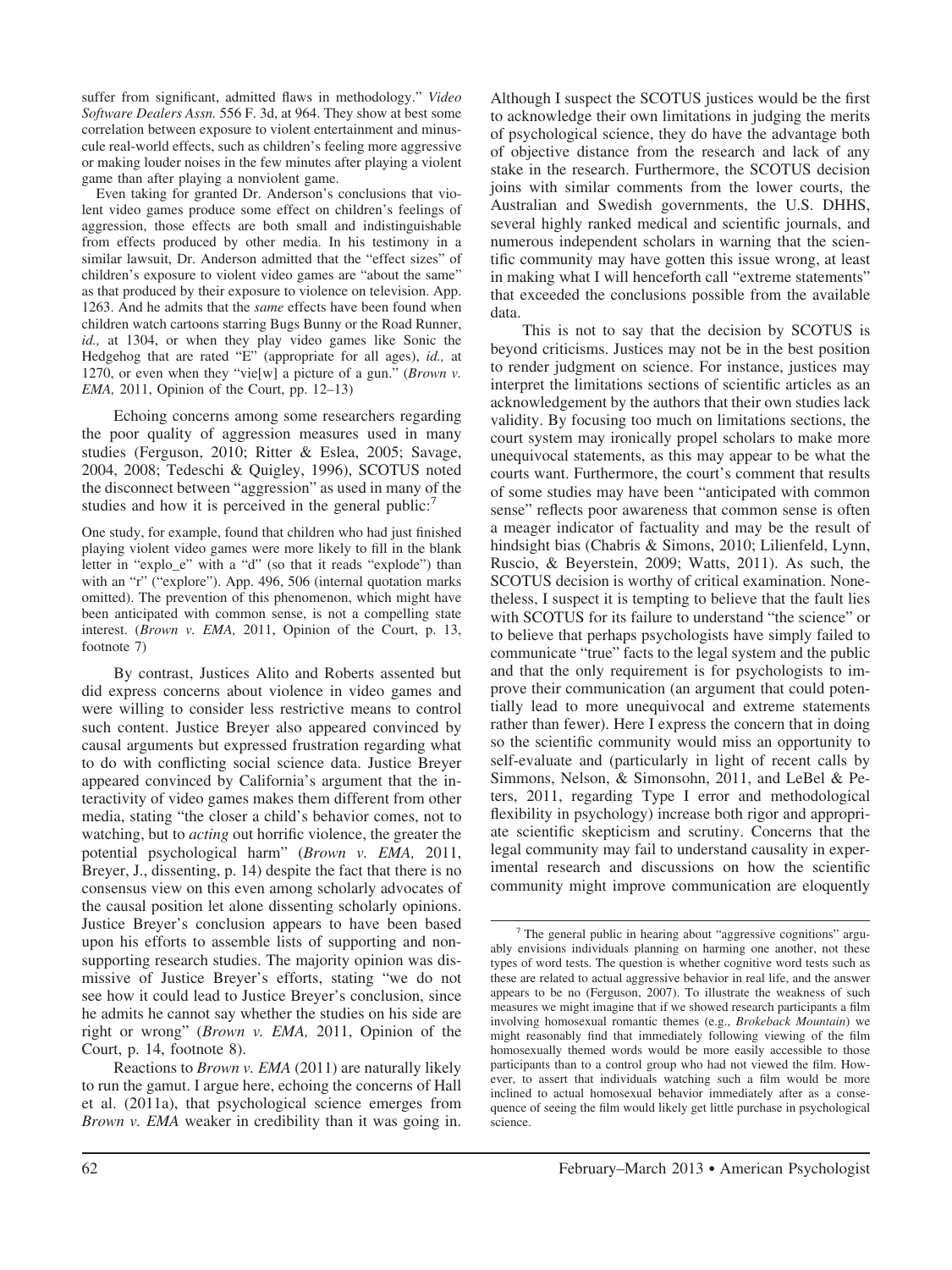expressed elsewhere [\(Gentile, Saleem, & Anderson, 2007\)](#page-15-23). However, it is just as important to understand that it is the structural and theoretical elements of the science itself that may have promoted rigid and ideological beliefs that also damaged scientific credibility.

## **The Science of Video Game Violence**

Very often, reviews of video game violence focus on arguments in which the authors attempt to make the case for why links between video game violence and aggression are *absolutely true* or *absolutely false* (e.g., [Anderson et al.,](#page-14-8) [2010;](#page-14-8) [Ferguson, 2010;](#page-15-11) [Huesmann, 2010;](#page-15-24) [Kutner & Olson,](#page-16-8) [2008\)](#page-16-8). I wish to take a different approach and consider where points of agreement and disagreement exist within the field. Although it is probably difficult to claim universal agreement on any point (humans being human), there are probably several issues upon which relatively wide agreement exists, and these points may set a foundation upon which future coordination and cooperation in the field between scholars may rest.

#### *Areas of Agreement*

*Video game violence is an important issue* **to study.** There is little disagreement, at least among social scientists, that video game violence effects are a worthwhile topic. The hypothesis that video game violence may increase aggression, whether that hypothesis proves to be true or not, is a perfectly valid hypothesis to consider scientifically. Although some individuals in the general public or among politicians and some media scholars may fret about the disconnect between psychological studies and the cultural context of media violence (e.g., [Jenkins,](#page-15-25) [2006\)](#page-15-25), I am not aware of any scholars who argue that this issue should be left entirely unconsidered.

*Violence is multidetermined.* Violent behavior is widely understood as a complex developmental process that occurs through the interaction of biological and environmental influences [\(Beaver, Barnes, May, &](#page-14-19) [Schwartz, 2011\)](#page-14-19). No scholar on either side of the debate is arguing that video games are the *only* source of youth violence or aggression or should be judged according to that standard.

*Results differ when aggression and violence are considered as outcomes.* Most scholars recognize that outcomes differ when serious violent acts and milder aggressive acts (such as in laboratory studies) are considered. Generally speaking, the effects of video game violence on violent criminal acts appear to be minimal [\(Ferguson & Kilburn, 2009;](#page-15-20) see also Doug Gentile's comments in [Bavelier et al., 2011\)](#page-14-20), whereas stronger effects are seen for milder measures of aggression, particularly those used in the lab. This distinction is sometimes lost on the general public (although also by some scholars; see [Strasburger, 2007\)](#page-16-6) and may sometimes be neglected when discussions begin to focus on public health as in the *[Brown v. EMA](#page-14-0)* (2011) case.

*It is important to consider evidence from* **multiple sources.** There are three general sets of studies in the video game violence literature—correla-

tional, longitudinal/prospective, and experimental studies. Although scholars differ with regard to whether these three forms of studies produce consistent results, most scholars acknowledge that it is important to consider all forms of evidence, as the strengths of one form of evidence may offset the weaknesses of another approach.

#### *Areas of Disagreement*

*Research results consistently document* **links with aggression.** Scholars advocating the causal position have generally argued that all three areas of research (correlational, longitudinal/prospective, and experimental) produce overwhelmingly consistent results (e.g., [Anderson et al., 2010\)](#page-14-8). Other scholars argue that this is not so and that, in fact, none of these three areas return consistent results (e.g., [Ferguson, 2010;](#page-15-11) [Kutner & Olson,](#page-16-8) [2008\)](#page-16-8). Scholars also disagree about whether the data of some individual studies support, are neutral with regard to, or refute causal hypotheses.

*The validity of aggression measures.* Perhaps one of the most vociferous and ongoing debates concerns the validity of aggression measures themselves, particularly those used in laboratory experimental studies. Recently it has been shown that many of these measures are unstandardized and that authors, sometimes even the same author, measure aggression differently with the same instruments across studies [\(Kutner & Olson, 2008\)](#page-16-8). Most notably, the revised Taylor Competitive Reaction Time test (TCRTT, or the noise blast test) used in laboratory experiments has been criticized for its highly unstandardized use [\(Ferguson, 2010;](#page-15-11) [Kutner & Olson, 2008\)](#page-16-8). Briefly, in the TCRTT the participants believe they are playing a reaction time game against another person. When they lose, they are blasted with a burst of white noise that they believe their opponent set for them. When they win, they can blast their opponent with similar white noise. In reality there is no opponent, and wins and losses by the participants are set in advance by the computer. The TCRTT has both noise duration and intensity measures, but even these two have 25 trials each which can be selected from or recombined into multiple potential indices. Some studies have taken summed or averaged separate scores for win trials and lose trials (i.e., trials occurring after the participant had won or lost a reaction time game) for both intensity and duration separately [\(Anderson & Dill, 2000\)](#page-14-21), with disagreement subsequently seen between those results. Others have summed all intensity measures only, combining all win or lose trials [\(Anderson & Murphy, 2003\)](#page-14-22); have separated the 25 trials into summed blocks of approximately equal thirds [\(Anderson et al., 2004\)](#page-14-23); have taken the square root of the duration score and multiplied it by the intensity score [\(Carnagey & Anderson, 2005\)](#page-14-24); or have summed the number of "high intensity" trials (trials in which the participant selected an intensity between 8 and 10 on a 1–10 scale; [Anderson & Carnagey, 2009\)](#page-14-25). This is not a minor issue of slight procedural differences, as research suggests that these different potential outcomes don't produce similar results [\(Anderson & Dill, 2000;](#page-14-21) [Elson, 2011;](#page-15-26) [Ferguson &](#page-15-27) [Rueda, 2009\)](#page-15-27), and there is a potential that the differing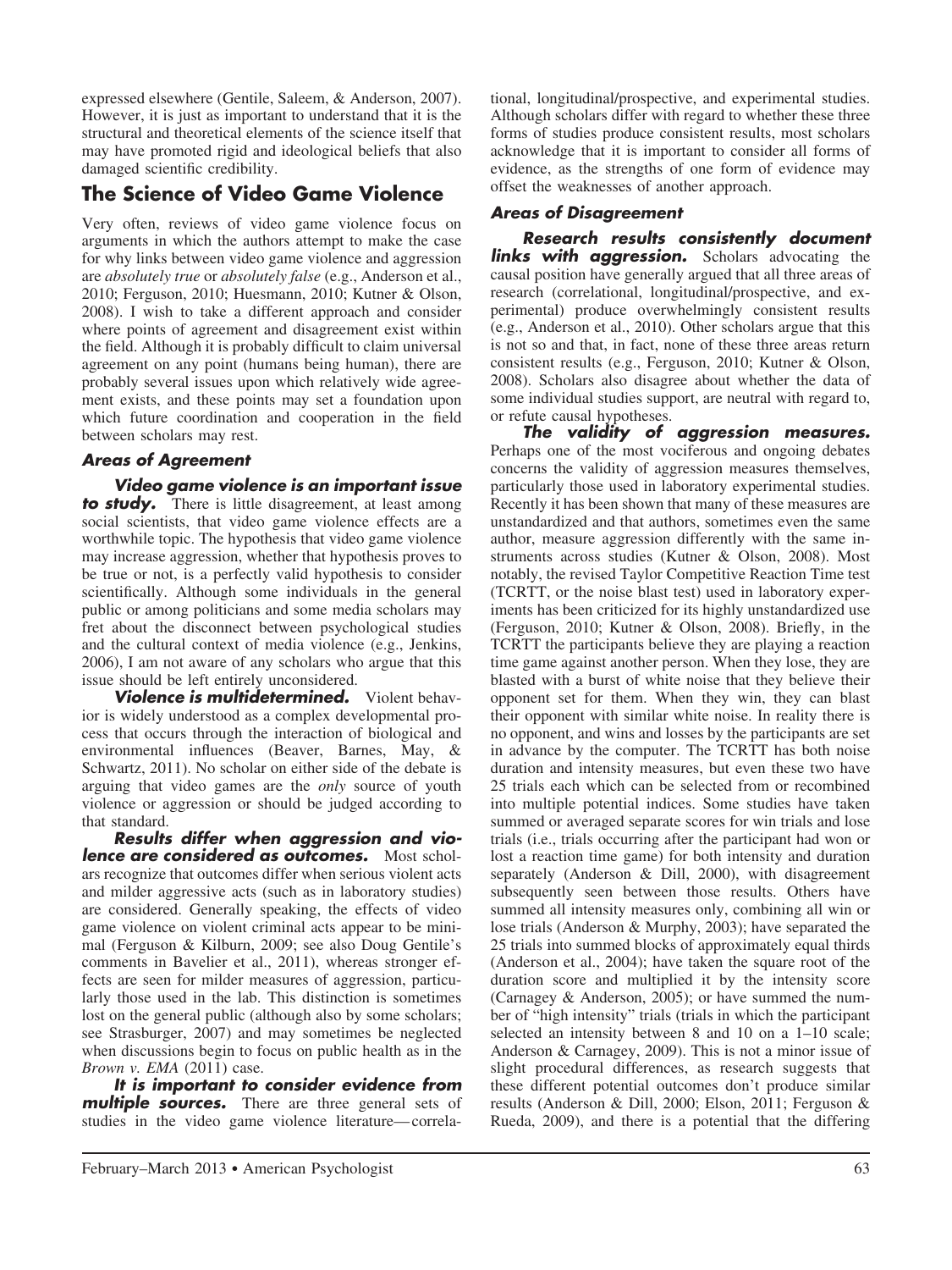indices could show that violent games increase, decrease, or have no effect on player aggression for the same sample of participants. Such measures have been documented to result in increased effect sizes relative to carefully standardized and validated aggression measures [\(Ferguson &](#page-15-20) [Kilburn, 2009\)](#page-15-20), a finding that is well in line with [Simmons](#page-16-26) [et al.'s \(2011\)](#page-16-26) recent revelations about "methodological flexibility" in psychology. However, advocates of the causal position (e.g., [Anderson et al., 2010\)](#page-14-8) argue that general agreement among these measures with theory suggests that, whatever their weaknesses, these measures are working as they should.

**Does publication bias matter?** Publication bias is a common and well-documented phenomenon in the psychological and other sciences. However, scholars have differed over whether it has been an issue for video game research. [Ferguson and Kilburn \(2009\)](#page-15-20) in a meta-analytic study discovered significant evidence of publication bias. However, [Anderson et al. \(2010\)](#page-14-8) concluded that publication bias was minimal. These disagreements hinge upon differences in opinion regarding how best to analyze and correct for publication bias. For instance, [Anderson et al.](#page-14-8) [\(2010\)](#page-14-8) suggested that noninclusion of unpublished studies in previous meta-analyses was a potentially biasing and incorrect procedure. However, [Ferguson and Kilburn](#page-15-28) [\(2010\)](#page-15-28) noted that the [Anderson et al. \(2010\)](#page-14-8) analysis itself included unpublished studies by the authors themselves and their close colleagues but never solicited or included unpublished studies from authors who had found opposing results, thus substantiating concerns about selection bias in the inclusion of unpublished studies. The courts had previously expressed similar concerns regarding scholars ignoring research that contradicted their personal views (*[ESA, VSDA, and IRMA v. Blagojevich, Madigan, and](#page-15-8) [Devine](#page-15-8)*, 2005). As such, the concerns expressed by [Fergu](#page-15-28)[son and Kilburn \(2010\)](#page-15-28) are consistent with those of the judiciary.

*Do small effects matter?* If one takes the research at face value, virtually all meta-analyses agree that the basic effect size for violent video games and aggression is approximately  $r = .15$  [\(Anderson et al., 2010;](#page-14-8) [Ferguson](#page-15-20) [& Kilburn, 2009;](#page-15-20) [Sherry, 2001\)](#page-16-11). This represents a bivariate correlation, and [Ferguson and Kilburn \(2009\)](#page-15-20) and [Sherry](#page-16-11) [\(2001\)](#page-16-11) both argued that this figure may represent an inflated figure because of the issues mentioned above as well as because of the lack of control for other variables (particularly in correlational and longitudinal/prospective) studies. By contrast, [Anderson et al. \(2010\)](#page-14-8) argued that this figure may in fact be *too low* because of other methodological issues such as ceiling effects. Even if one takes this figure at face value, scholars disagree as to whether it is large enough to constitute evidence for the kind of societal intervention proposed by *[Brown v. EMA](#page-14-0)* (2011). Some scholars (e.g., [Huesmann, 2007\)](#page-15-5) defend these effect sizes by comparing them to medical effects, whereas other scholars have countered that such comparisons are based on miscalculated statistics (e.g., [Block & Crain, 2007\)](#page-14-26).

#### *How Did Disagreement Occur?*

At present we thus have two groups of scholars, approximately equal in number, who disagree vehemently about the data on video game violence effects. Differences between the two camps are complex but focus on both practical matters such as how to interpret small effect sizes, the validity of aggression measures, and the proper ways of controlling for third variables in analyses as well as theoretical issues involving the use of terms such as *aggression* and *violence* and whether social cognitive theories are adequate at explaining aggression. Given broader issues in the field regarding methodological flexibility [\(Simmons et](#page-16-26) [al., 2011\)](#page-16-26) and the politically charged nature of this field, it is perhaps unsurprising that the two groups of scholars might look at the same data and, in all sincerity, see two very different things within. When data are unclear and guidelines for making sense of such data are absent, disagreements are both expected and potentially quite healthy so long as they are allowed to progress naturally.

## **The Scientific Community's Involvement in the Video Game Violence Debate**

As is often the case with societally pressing issues (or at least issues that appear to be so at first glance), the scientific community became involved in the discussion of video game violence debates in an attempt to set an agenda for the public discussion. These involvements went beyond debates between scholars to blanket statements by professional organizations attempting to set forth an "official" scientific position in these debates. In this section, I discuss the errors in these policy statements and how they came to exist in such a state without accurately describing the state of the science.

It would probably be difficult to overestimate the influence of professional organization resolutions and position statements on the legislative process. Granted, hyperbole from legislators and politicians, such as the various statements by Senator Lieberman or Surgeon General C. Everett Koop or others, predated much of the furor within the scientific community itself (an important point I'll return to later). Yet the conclusiveness of the policy statements by the APA and the AAP provided a convenient talking point for politicians, advocacy groups, and individual scholars, State Senator Yee being no exception.

However, the policy statements were often incorrect even on basic details, and for areas in which there was scholarly controversy (such as the smoking and lung cancer analogy), these controversies were not reported. Furthermore, disconfirmatory evidence was not reported or cited, studies finding inconclusive results were reported as if their results were conclusive, and difficulties adequately measuring aggression went unmentioned. The erroneous statement by the AAP suggesting that 3,500 studies of media violence existed [\(AAP, 2001;](#page-14-27) [Cook, 2000\)](#page-14-6) is perhaps symptomatic of the larger structural failures in peer review of these resolutions and policy statements. As noted, [Freed](#page-15-7)[man \(2002\)](#page-15-7) challenged this figure soon after the statement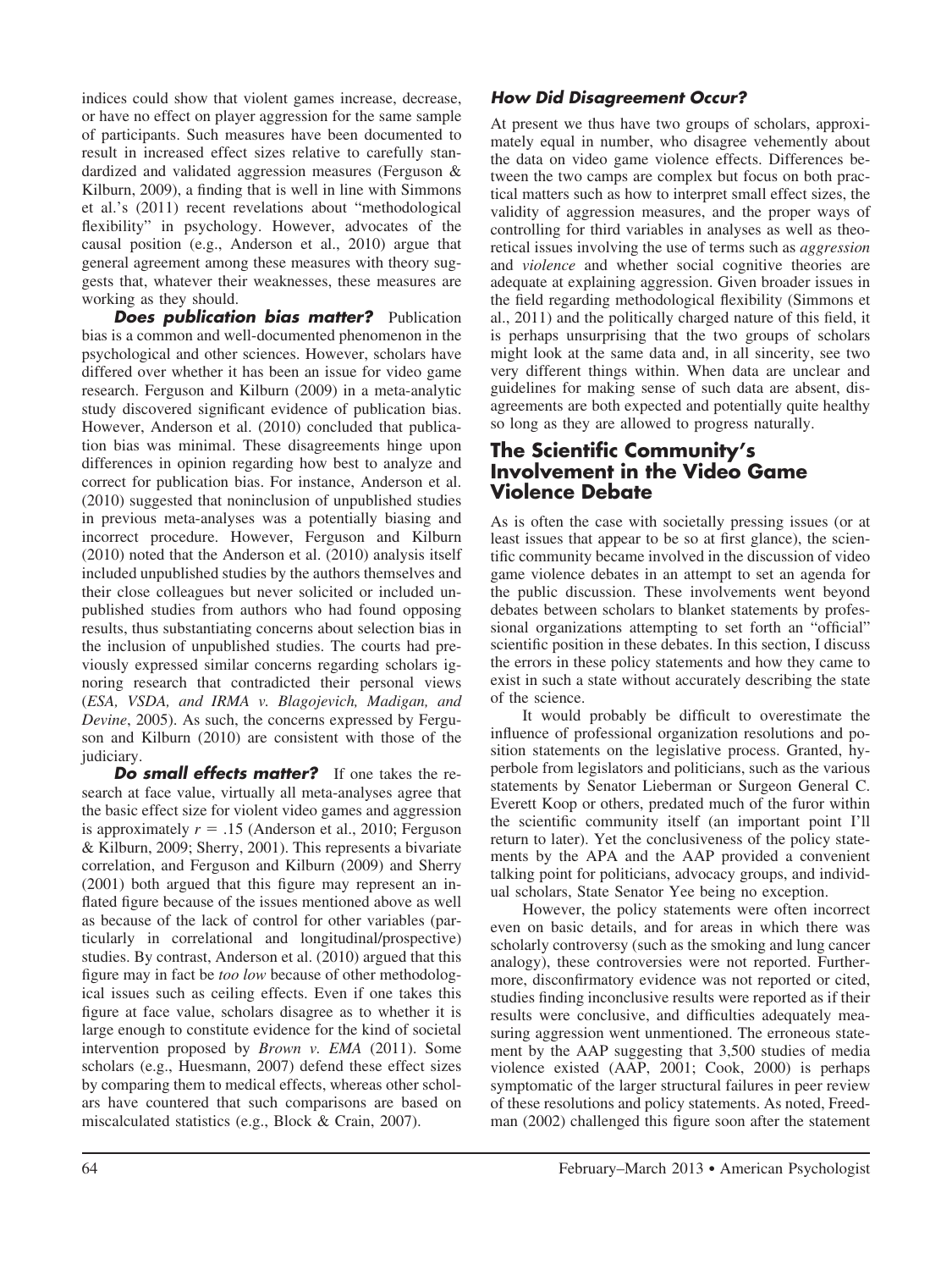was issued, and meta-analyses of media violence studies could typically find no more than 300 or so such studies, including unpublished studies. Thus the AAP overstated the number of studies by tenfold during testimony to Congress. In a follow-up resolution [\(AAP, 2009\)](#page-14-28), the estimated number of studies was quietly lowered to 2,000, an apparent net loss of 1,500 studies over the previous decade. However, the figure of 2,000 studies also is questionable, appearing to be based on the personal database of a single scholar. A search of that database reveals that, although there may be 2,000 articles within, the majority do not pertain to media violence per se and many (perhaps most) are not empirical studies.

The 2009 AAP statement also repeated the smoking/ lung cancer analogy without noting that it had become controversial [\(Block & Crain, 2007;](#page-14-26) [Ferguson, 2009\)](#page-15-29). The [AAP \(2009\)](#page-14-28) stated that "playing violent video games has been found to account for a 13% to 22% increase in adolescents' *violent behavior* [emphasis added]; by comparison, smoking tobacco accounts for 14% of the increase in lung cancer" (p. 1223). Claims about smoking and lung cancer are based on a miscalculation [\(Block & Crain, 2007;](#page-14-26) [Ferguson, 2009\)](#page-15-29) that has been continually repeated despite having been detected. The [National Cancer Institute \(2011\)](#page-16-28) estimates that 90% of lung cancer deaths and virtually all of the rise in such deaths are due to smoking, not 14% as suggested by the AAP.

By avoiding such statistics and talk of violent behavior, the 2005 APA resolution is certainly better. However, like the AAP statement, the APA resolution [\(APA, 2005\)](#page-14-7) nonetheless presents the research on video games as more conclusive than it is and simply fails to cite any research that would raise doubts.

#### *Putting Theory Before Data*

Scientific theories are used to organize existing data and guide future research. Although theory in science is of critical importance, it is understood that theories can at times obstruct scientific progress [\(Greenwald, 2012;](#page-15-30) [Greenwald, Pratkanis, Leippe, & Baumgardner, 1986\)](#page-15-31). This obstruction occurs when scholars become emotionally invested in a theoretical perspective. Inconclusive data may be interpreted as supportive of the theory, and nonsupportive data may be ignored, criticized, or suppressed. This proposition may seem controversial on the surface, although I propose that it is merely evidence of human nature and that, as scientists, we too often forget the limitations of our own human nature.

Much in the discussions on media violence rests upon social cognitive theories of aggression. Put quickly here, such theories, including the general aggression model (GAM; [Anderson et al., 2010\)](#page-14-8), posit that aggression is learned by the activation and repetition of cognitive scripts coupled with the desensitization of emotional responses due to repeated exposure. Although such theories do not rule out biological or personological inputs, neither are they explicitly detailed, and most of the models are focused on learning-based inputs. Such views generally do not make a clear distinction between violence occurring in real life and that occurring on screen, or between levels of graphicness, an issue noted in *[Brown v. EMA](#page-14-0)* (2011). These views came under close scrutiny during the *Brown v. EMA* case and ultimately were one issue that undermined the position of the state of California.

Social cognitive models such as the GAM are themselves based on social learning, and I express the concern that psychological discussions too quickly move from discussing social learning as something humans *can* do to something they *must* do. Or, to put it more colloquially, if the only tool you have is a hammer, everything begins to look like a nail. Arguably some of this problem may come from the veneration of experimental methods in which the distinction between what *can* occur in the lab and what actually *does* occur in the natural environment is often lost [\(McCall, 1977\)](#page-16-29). The concern is that proponents of social cognitive theories ultimately and inadvertently create a closed system in which disconfirmation becomes unlikely. Although such circumstances are inadvertent, adherents to a particular theoretical model may, though acting in good faith, favor work that supports their personal views over disconfirmatory evidence [\(Greenwald et al., 1986;](#page-15-31) [Grimes](#page-15-12) [et al., 2008\)](#page-15-12). Proponents of a theoretical model, by serving as reviewers, in essence become the "gatekeepers" of that model, making falsification of that model unlikely or impossible. Theory defensiveness beckons a situation in which a "reverse burden of proof" is created, from which disconfirmatory evidence may be subjected to much higher scrutiny than confirmatory evidence, which is the opposite of the falsification ideal in science. Thus the social cognitive theories of aggression such as the GAM may have become self-promoting, rather than carefully and objectively analyzed for the purpose of possible falsification. My intent is not to single out the adherents of this particular theoretical position but rather to argue that "theory defensiveness" is an issue that operates broadly across many areas of our field and may be a factor in the current debate as well.

#### *Nonindependence of Professional Society Resolutions*

Resolution statements are often presented to the general public in such a way as to imply that the professional organization conducted an independent and objective review of the research. However, in the case of the [APA](#page-14-7) [\(2005\)](#page-14-7) resolution, the initial Committee on Violence in Video Games and Interactive Media consisted mainly of scholars who were heavily invested in promoting the causal hypothesis of video game violence. No scholars whose work had questioned such beliefs (e.g., [Colwell & Kato,](#page-14-9) [2003;](#page-14-9) [Durkin & Barber, 2002;](#page-15-10) [Olson, 2004;](#page-16-13) [Sherry, 2001\)](#page-16-11) were included on the committee (see [APA, Public Affairs](#page-14-29) [Office, 2005,](#page-14-29) for a list of committee members).

Resolution statements such as the 2005 APA statement typically go through higher levels of peer review, but this may promulgate a "wag the dog" effect in which the conclusions of the committee are difficult to challenge at higher levels. This is particularly true where the ideological and political structures of the larger organization may pro-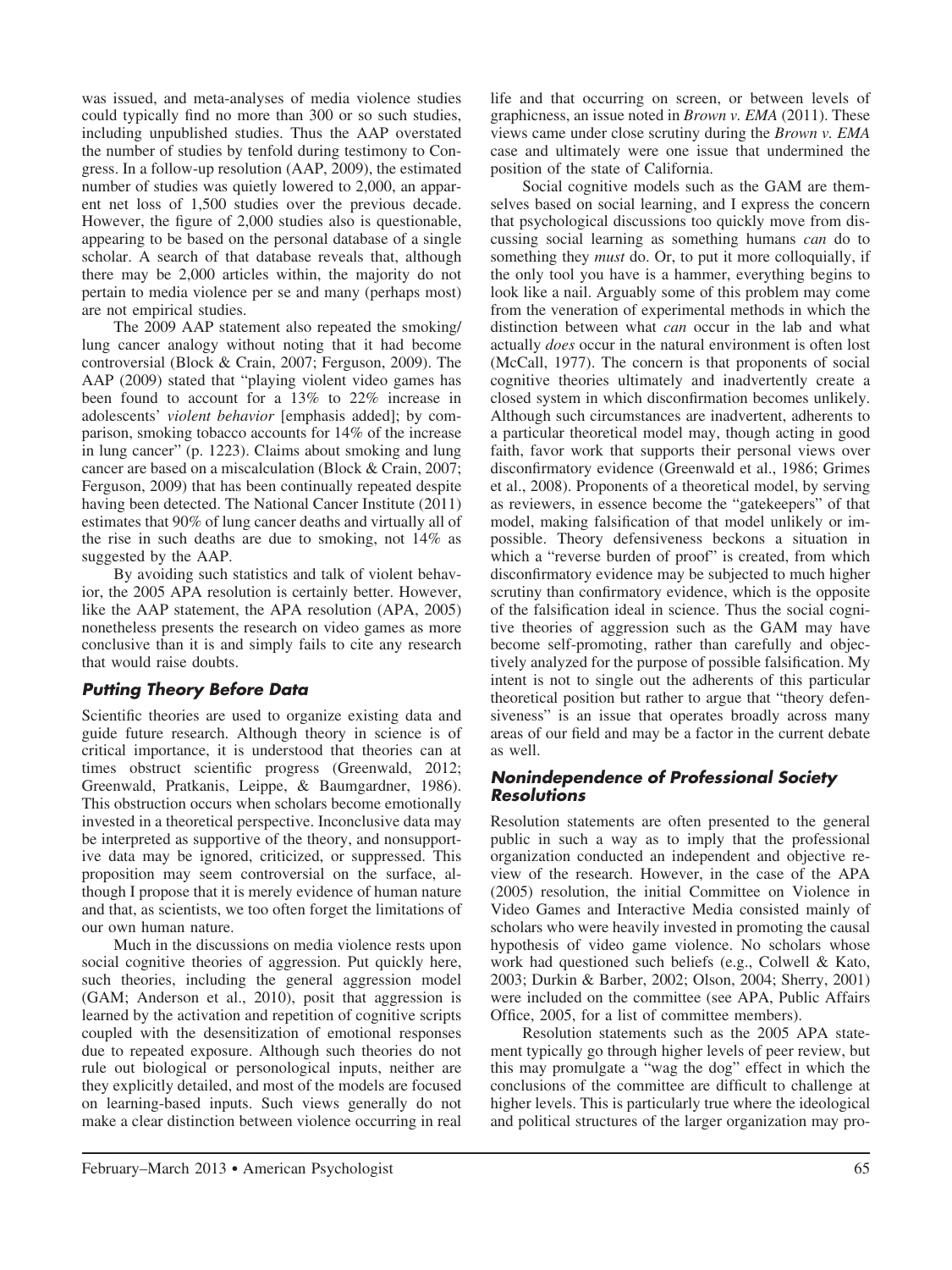mote disincentives to challenging the conclusions of the committee. Put simply, the APA, itself an advocacy as well as scientific organization, benefits from identifying a problem for which psychologists are part of the solution. Given that a group such as the APA might reasonably be expected to be homogeneous with well-set ideological and political agendas [\(Redding, 2001\)](#page-16-30), as would any human enterprise, the failure to include an independent or pluralistic committee from the outset made a particular conclusion inevitable before any data were actually examined. Well-known processes of groupthink thus explain the [APA \(2005\)](#page-14-7) resolution. The resolution failed to consider disconfirmatory evidence, presented the research as more consistent than it actually was, and speculated that interactive media may be more harmful than television (something that was never documented even in the research taken at face value). Furthermore, the resolution took an advocacy tone in calling for the dissemination of controversial conclusions without carefully noting the controversy and in implicitly repudiating the ESRB rating system without evidence that it was ineffective<sup>8</sup> and calling for the development of a new system.

Nor are the [APA \(2005\)](#page-14-7) and [AAP \(2009\)](#page-14-28) statements independent of each other, with at least one researcher (Dr. Anderson) either sitting on or advising both committees. This situation creates a curious tautology in which some scholars produce a body of research, then sit on a professional committee that declares their own body of research beyond further debate, and then in future research refer back to those professional organization resolutions as if these statements provide independent verification of their ideas (e.g., [Anderson et al., 2010\)](#page-14-8). This phenomenon is referred to as "echo attribution" [\(Rosen & Davison, 2001\)](#page-16-31) and involves scholars referring to journal or professional organization statements that they themselves authored as if they offered independent verification of their ideas. Naturally, there is no reason to suspect that critics of the causal perspective would be any different in this regard. Relying solely on scholars from either "side" of such debates makes one prone to producing statements that are biased in one direction or another.

One difficulty with resolution statements, at least in this area, is that they tend to present nuanced research as far more conclusive and applicable to the real world than it may actually be. The [AAP \(2009\)](#page-14-28) statement certainly goes further than the [APA \(2005\)](#page-14-7) statement in repeating claims about smoking and lung cancer, inflating the actual number of studies, and overgeneralizing aggression research to violence, although the difference is a matter of degree. Once professional groups have made extreme statements of this sort, they have placed their own scientific credibility and political capital on the line [\(Hall et al., 2011a\)](#page-15-16). This may make it difficult for them to adapt to new research or scholarship that points out difficulties with the existing research base without losing face. In other words, the greater the degree of extremeness in the statements made by and endorsed by the scientific community, the more invested in such statements the scientific community may

become, and the greater the difficulty of self-correcting at a later date should these views become untenable.

Greater caution in the development, construction, and release of such resolution statements on the part of professional organizations is warranted. I would argue that constructing committees that consist of scholars who are heavily invested in a research field only increases the likelihood of a result that follows along ideological lines rather than objective ones [\(Grimes et al., 2008\)](#page-15-12). Even where individuals are experts in their fields, it is human nature that scientists on either side of a debate, being human, would be unable to objectively evaluate their own work (or work with which they disagree on theoretical grounds). Thus, starting with committees of psychologists who are not invested in a research field may produce more objective results (indeed one can envision a jury-like voir dire process to root out preconceived notions as much as possible). However, it may be difficult to truly remove systemic ideological biases within the field on any controversial topic [\(Redding, 2001\)](#page-16-30), which helps explain why resolutions have tended to be error prone despite multiple levels of internal review. Thus policy statements and resolutions should err on the side of caution and conservatism in the future.

#### *Close Connections Between Science and Advocacy*

Although scientific data should be evaluated on their merits, rather than on their source, it is probably not controversial to suggest that any research on aggression produced by the video game industry would be considered highly suspect. To my knowledge, no such research exists. However, there are other financial stakeholders in the video game debate, namely, advocacy groups who promote views of video game violence that clearly link such games to socially relevant violence (e.g., the National Institute on Media and the Family, Common Sense Media, the Parents Television Council, and the Center for Successful Parenting). For instance, the last group, despite its broad innocuous name, appears to be entirely dedicated to the issue of video game violence. The organization's home page [\(http://](www.sosparents.org) [www.sosparents.org\)](www.sosparents.org) is dedicated to the issue of video game violence, declaring "The results of the fMRI brain scan studies measuring the *damage to the brains* [emphasis added] of teenagers is shocking" [\(Center for Successful](#page-14-30) [Parenting, 2009,](#page-14-30) para. 4). Such groups have expended considerable prestige on the notion that video games are harmful to youth. These groups depend upon fear messages in order to secure donations from frightened parents and concerned citizens and may sometimes sell speaking engagements or books.

The question becomes one of how appropriate it is for scientists to associate with advocacy groups who have a

<sup>8</sup> In fact the [Federal Trade Commission \(2009\)](#page-15-32) has found the ESRB system to be highly effective, and an independent, blinded scholarly review of the ratings found them to be valid, at least as an indicator of violence [\(Ferguson, 2011\)](#page-15-14).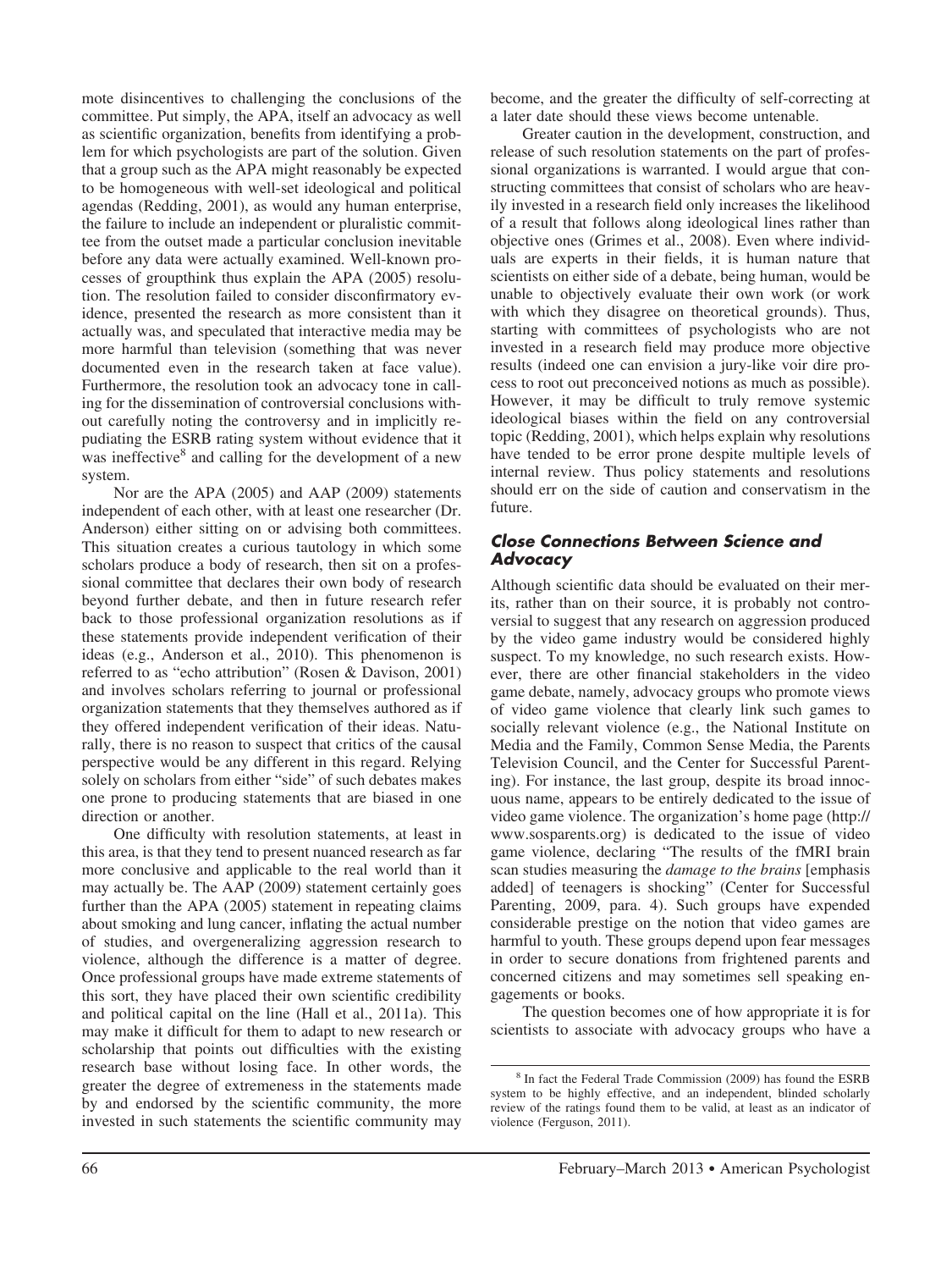clear political vested interest in a particular side of an ongoing debate. If we agree that receiving funding from the video game industry represents a conflict of interest, this would appear to be a sword that cuts both ways, with funding by advocacy/lobbying groups also representing a conflict of interest. During the *[Brown v. EMA](#page-14-0)* (2011) case it emerged that many of the studies cited by the state of California and in supporting briefs had been funded by groups such as the Center for Successful Parenting (which funded the majority of fMRI studies purporting to show evidence of brain damage as a result of playing violent games) and the National Institute on Media and the Family. To be clear, not all studies were so funded, nor should it be concluded that the majority of studies advocating the causal position are funded by advocacy groups. Yet this intrusion of advocacy, particularly in studies cited in the California case, is an issue of concern. This is generally a tricky issue for science to grapple with. Data should be considered for their merits, not their source, yet the issue of conflict of interest as a potential threat to the integrity of science has also been identified as a serious issue such that many journals now require authors to state any financial ties to stakeholders. Although most discussion of this issue in the medical community focuses on the pharmaceutical industry [\(Institute of Medicine, 2009\)](#page-15-33), it is reasonable to conclude that similar biasing issues may arise from collaboration with other stakeholders with an ideological and/or financial investment in a particular outcome.

This, of course, may not be immediately apparent to the scholars themselves, for whom such partnerships may seem a "meeting of the minds" in which the motives to protect children are ostensibly the uniting force. Yet the urge to intermingle science with advocacy can be detrimental to the scientific process, reducing objectivity and impartiality. As [Grisso and Steinberg \(2005,](#page-15-34) p. 619) noted, "Scientific credibility demands impartiality, whereas advocacy is never impartial." As these authors also noted, "When developmental scientists choose what they will study about children and their welfare, they are often motivated by personal beliefs and values about the importance of child protection" (p. 620), indicating that the personal beliefs of scientists may already shape the scientific endeavor. Close associations with advocacy groups, particularly via research funding, may further reinforce ideological values and remove the scholars further from objective science. By its very nature, advocacy may push scientists to make the very extreme statements that I have cautioned against. As [Brigham, Gustashaw, and Brigham](#page-14-31) [\(2004\)](#page-14-31) noted, "Advocacy, however, requires conviction. Advocates 'sell' their positions so that they might convince others of a specific solution to a problem. Uncertainty is unhelpful to the advocate as well as to the salesperson" (p. 201).

## **Science as a (Flawed) Human Endeavor: Moral Panic Theory**

The notion that human societies may construct panics over certain phenomena and exaggerate their impact as a way of

expressing moral outrage toward certain "folk devils" is a well-understood and well-researched phenomenon [\(Cohen,](#page-14-32) [1972;](#page-14-32) [Ferguson, 2010;](#page-15-11) [Gauntlett, 1995\)](#page-15-35). Moral panics are commonly understood as the manufacture of exaggerated fears toward a "folk devil" against which there is moral repugnance [\(Ben-Yehuda, 2009\)](#page-14-33). Although the phenomenon has received little attention in psychology, it is well accepted within criminology given that crime (including youth violence) is often at the root of such panics. Examples within recent years include panics over juvenile superpredators [\(Muschert, 2007\)](#page-16-3), the supposed rise of violent juvenile females [\(Office of Justice Programs, 2008\)](#page-16-32), reverse-recorded satanic lyrics in music and satanic ritual abuse [\(Bottoms & Davis, 1997\)](#page-14-34), and so forth. Cyclical patterns of moral panic following the advent of new media—from waltzes to dime novels, to movies, to jazz and rock and roll, to comic books, to television, to *Dungeons and Dragons,* to Harry Potter—have been well discussed [\(Ferguson, 2010;](#page-15-11) [Gauntlett, 1995;](#page-15-35) [Kutner & Olson, 2008\)](#page-16-8).

It is important to be aware of moral panic theory and the role of science in such panics if we are to understand how the scientific community unwittingly became involved in promoting unreasonable fear of violent video games, speaking beyond the available data, and allowing the promulgation of extreme claims without the usual scientific caution and skepticism. Being human, scientists are not immune to the affect heuristics in which judgments may be driven by emotional responses rather than objectivity [\(Slovic, Finucane, Peters, & MacGregor, 2002\)](#page-16-33). In essence, scientists who are exposed to the violent imagery of some games and are subsequently offended may interpret ambiguous data in light of their emotional responses to offensive material.

In most such cases it is society itself that "spins" the moral panic wheel, with preexisting moral beliefs setting the stage for the rest of the process. This may take the form of expressed disgust, offense, or devaluation ("Why would anyone want to play that?"). There may be times in which science, or perhaps an individual scientific study, is the spark for a moral panic (perhaps such as in the case of vaccines and autism). However, in most cases the societal concerns tend to predate the science, or at least a move toward increased extremism in science. This can be observed in the statements of politicians such as Surgeon General C. Everett Koop and Senator Lieberman. Initially Dr. Koop had to acknowledge that his claims about video games and family violence were not based on actual data, but two decades later some scholars and professional organizations were making claims of similar magnitude (e.g., [AAP, 2009;](#page-14-28) [Huesmann, 2007;](#page-15-5) [Strasburger, 2007\)](#page-16-6). These concerns quickly spread to sensationalist news reporting (e.g., news organizations "warning" parents about offensive-looking games that children actually have little access to; see Footnote 1) and also calls for research to support the burgeoning panic. Research suggesting there is not much to worry about is ignored.

It is this point on research that is most important for our discussion. According to moral panic theory, society begins to essentially select research that fits with the pre-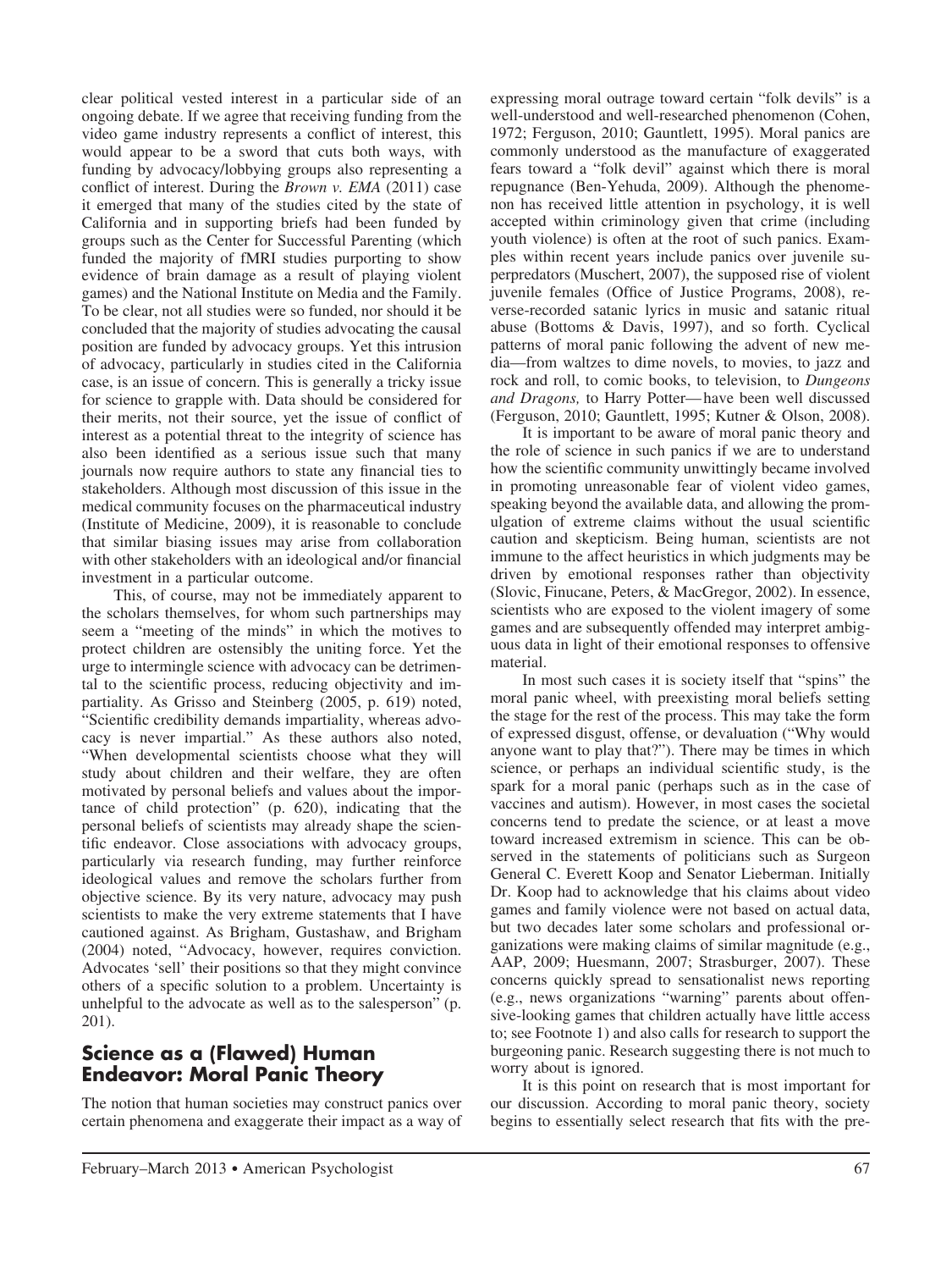existing beliefs. Science is made to act as a rationale for translating moral repugnance to moral regulation [\(Critcher,](#page-15-36) [2009\)](#page-15-36). Essentially we might think of the opinions of scientists on an issue such as video game violence as occupying a kind of bell curve. Of course we might understand that scientists who have preexisting concerns about an issue such as video game violence may already self-select into the field [\(Grisso & Steinberg, 2005\)](#page-15-34), creating an unintended bias within the scientific community where the scientists in a field don't necessarily represent a plurality of opinions [\(Redding, 2001\)](#page-16-30). Yet society itself may amplify this process through media outlets choosing to publicize only research that promotes the panic [\(Thompson, 2008\)](#page-16-34) and government and advocacy granting agencies choosing to select which research to fund. I submit that it is much more difficult to secure grant funding by arguing that something *isn't* a pressing social concern.

Natural incentives within the scientific community may also push the selectiveness of the science. First, as noted, the APA is an advocacy as well as scientific organization, as well it should be. Of course, the two roles may sometimes become entangled. Identifying a pressing social problem and offering psychology as a potential solution to it is ostensibly in the interest of the profession. Where news media are selective about sensationalist claims, this may incentivize professional groups to make (or at least permit) such claims in order to garner publicity (both the APA and the Association for Psychological Science websites regularly highlight psychological science that makes it into news reports). This process may also promote *citation bias* wherein scholars themselves simply ignore, by failing to cite, any data that conflict with their views, thereby reinforcing the false belief in scientific consistency. This has

already been documented as a problem in this field [\(Fer](#page-15-11)[guson, 2010;](#page-15-11) [Freedman, 2002\)](#page-15-7).

Individuals involved in a moral panic certainly would scoff at such an idea because naturally they are not aware that they have participated in such a panic. Indeed, we may expect many individuals who have invested in such beliefs to essentially double down on their claims (similar to an extinction burst, in which behavior intensifies immediately after removal of reinforcement rather than decreases, as one might instinctively expect) as their claims come under increasing question.

Typically, media-based moral panics die down once society begins to understand that the prognostications of societal harm have not come true. Perhaps one important element in the case of violent video games is the societal data on youth violence, which has been documented to have shown a precipitous decline to 40-year lows during the video game era, not a rise (see Figure 1). Figure 1 summarizes data on video game sales and youth violence, broken down by year. Although societal data are only one source of data, and we must be wary of ecological fallacies given claims by both professional groups and individual scholars that media violence is responsible for up to 30% of societal violence (e.g., [AAP, 2009;](#page-14-28) [Huesmann, 2007;](#page-15-5) [Stras](#page-16-6)[burger, 2007\)](#page-16-6) or is comparable in magnitude to the effects of smoking on lung cancer or other important medical findings [\(Gentile et al., 2007;](#page-15-23) [Huesmann, 2007\)](#page-15-5), consideration of the societal data on youth violence is certainly warranted. It is important to note that the data in Figure 1 are for all video games sales, not violent games specifically, as sales statistics are not broken down by violent content. However, scholars have argued that violent content is nearly ubiquitous in video games, including the



*Note.* Video game sales data source: The NPD Group, Inc./Retail Tracking Service. Youth violence data source: [http://www.childstats.gov.](www.childstats.gov) Reprinted from "Blazing Angels or Resident Evil? Can Violent Video Games Be a Force for Good?" by C. J. Ferguson, 2010, *Review of General Psychology, 14,* p. 75. Copyright 2010 by the American Psychological Association.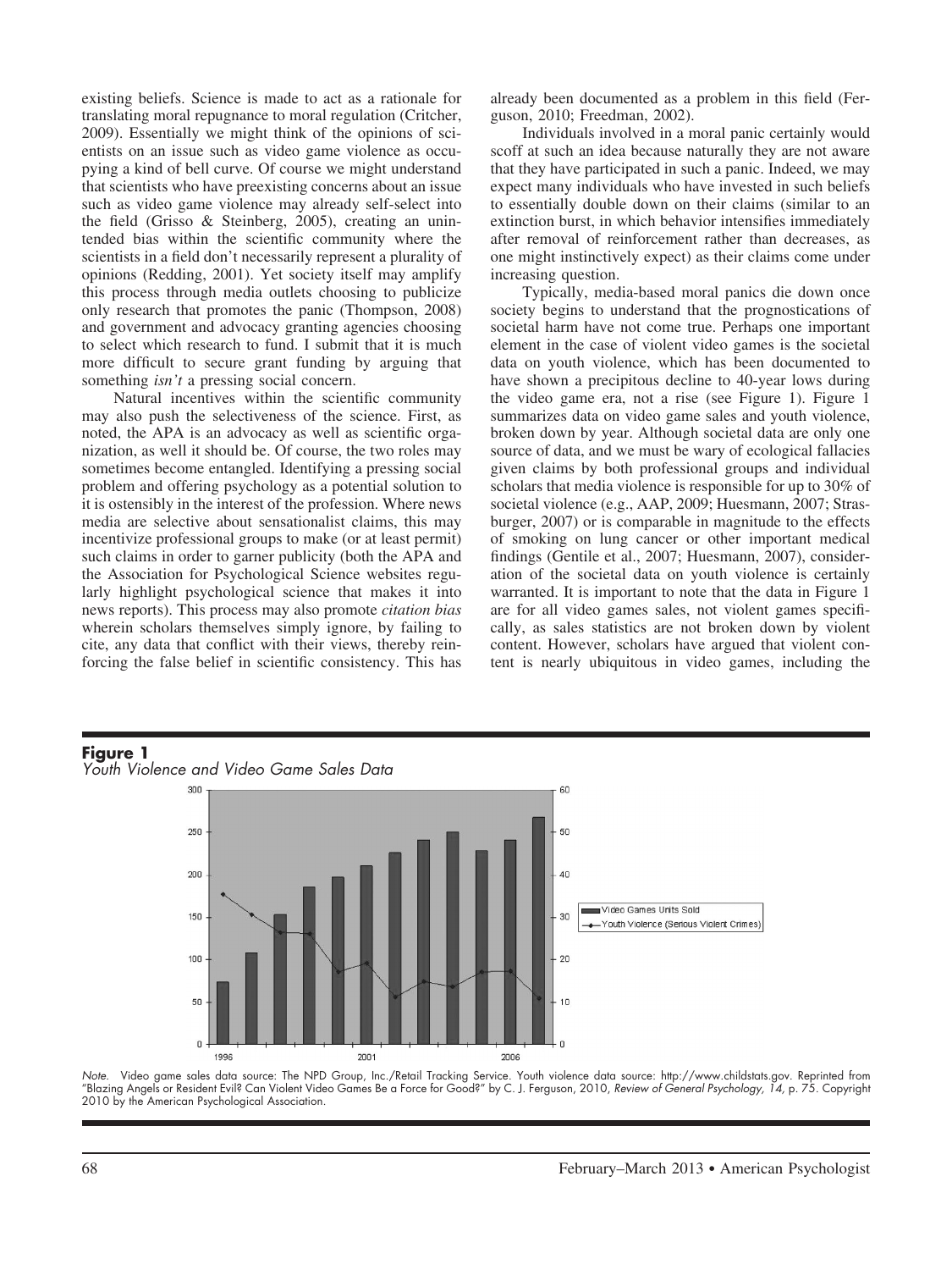mildest category of E-rated (for everyone) games [\(Thomp](#page-16-35)[son & Haninger, 2001\)](#page-16-35). Scholars concerned about video game violence have recently argued that this trend has at least held steady and possibly increased [\(Strasburger, Jor](#page-16-36)[dan, & Donnerstein, 2010\)](#page-16-36). As such, looking at general video game consumption is a reasonable track for violent game consumption, with the caveat noted above. From these data we can see that claims of impending harm to youth have not materialized in visible societal problems. Nor to my knowledge is there any evidence to document claims made by the state of California and supporting amicus briefs of rising brain damage rates in youth video gamers. Thus, echoing the concerns of [Hall et al. \(2011a\),](#page-15-16) psychological science appears to be caught on the edge of a declining moral panic and risks further credibility by doubling down on rigid orthodoxy. Fortunately, science is self-correcting, and one might reasonably argue that selfcorrection has already begun. However, it remains worth considering how science can become involved with moral panics as well as the means by which science can be used to help resolve them.

## **Where Do We Go From Here?**

In this article I have argued that the process by which the APA and other professional organizations became involved in the video game debate and ensuing attempts at legislation was often fraught and commingled with ideology, politics, and advocacy rather than the maintenance of a purely objective scientific stance. The result was the promulgation of numerous false statements regarding the consistency, quality, and strength of the research on video games, statements that have run the risk of reducing the credibility of psychological science [\(Hall et al., 2011a\)](#page-15-16). That groups such as the APA often commingle advocacy with science, often to the detriment of the latter, has been previously discussed. [O'Donohue and Dyslin \(1996\)](#page-16-37) argued that APA resolution statements, including a previous one on television violence, often reflect political rather than scientific agendas (see subsequent discussion by [Fox &](#page-15-37) [Prilleltensky, 1996;](#page-15-37) [Jones, 1996;](#page-15-38) [Kendler, 1996;](#page-15-39) and [Smith, 1996\)](#page-16-38). Coupled with the affect heuristic (in which individuals use their emotional reactions to make judgments about the nature of a thing) and the failure to solicit a wide range of scholarly opinions, the [APA \(2005\)](#page-14-7) resolution on video games appears to be of the same mien.

These conclusions are certain to be controversial within the field. However, if errors were made, they were good faith errors of human nature. Although it is important to correct these errors, it is hoped that this correction can be accomplished in an atmosphere of collegial and open discussion between different groups involved in this debate. Indeed, it is easy to imagine that if the tables were turned, critics of media effects theory might be equally prone to wall themselves off theoretically. This would constitute a tragic outcome and a distinct failure to learn from the past. Thus I suggest the following structural and procedural changes to increase the rigor of the science in this field.

## *Listening to the Critics*

It may be tempting for psychologists to believe that judges, the general public, and some scholars *simply don't understand* claims of harmful effects of video game violence. Some advocates of media effects theory have gone so far as to construct theoretical rationales for why many people are dismissive of their theories, such as the third-person effect (e.g., [Gentile et al., 2007\)](#page-15-23). However, just as fears of video games seem to lessen once people actually observe the games [\(Ivory & Kalyanaraman, 2009\)](#page-15-40), outside observers may become less impressed with the research once they actually see it. This seems to have been the case with SCOTUS, who were unimpressed with the aggression measures used in the psychological studies. Instead of merely dismissing the concerns from so many sources, it may be time for psychologists to consider these concerns and begin a process of self-correction.

## *The Use of Independent Reviews*

As noted, the [APA's 2005](#page-14-7) resolution is of little value, given that it consisted of scholars reviewing their own work. Whatever the field of study, this method of creating resolutions is almost guaranteed to introduce bias. Individual scholars naturally value their own work over that of opposing scholars. Again, this is simple human nature and need not imply any wrongdoing on the part of the committee members, who assuredly acted in good faith. Nonetheless, professional organizations may find better results by constructing committees of individuals with a full range of divergent views on an issue as well as several uninvested generalists who may not be heavily involved in the field in question. However, professional organizations should still remain alert to the fact that some biases reflect self-selection into the field, and field wide ideological leanings [\(Redding, 2001\)](#page-16-30). Thus, independent reviews from within the scientific community may have an overall tendency to remain slanted compared with reviews from outside.

#### *Maintaining a Separation Between Science and Advocacy*

Maintaining a separation between science and advocacy may remain a difficult goal considering the dual mission of the APA as well as the natural tendency of scientists both to become involved in a field due to their desire to be involved in advocating for their beliefs and then to naturally congregate with advocacy groups who may share similar concerns. However, as discussed in this article, advocacy and science do not share the same goals, and scientists may wish to reconsider their ties to advocacy groups, particularly regarding controversial issues.

### *Improving Peer Review*

That peer review is both an essential part of science and, at times, notably flawed is well understood. Particularly in a field in which a small homogeneous group of scholars are particularly prominent, peer review may unwittingly act as a kind of defense of old views, even as they become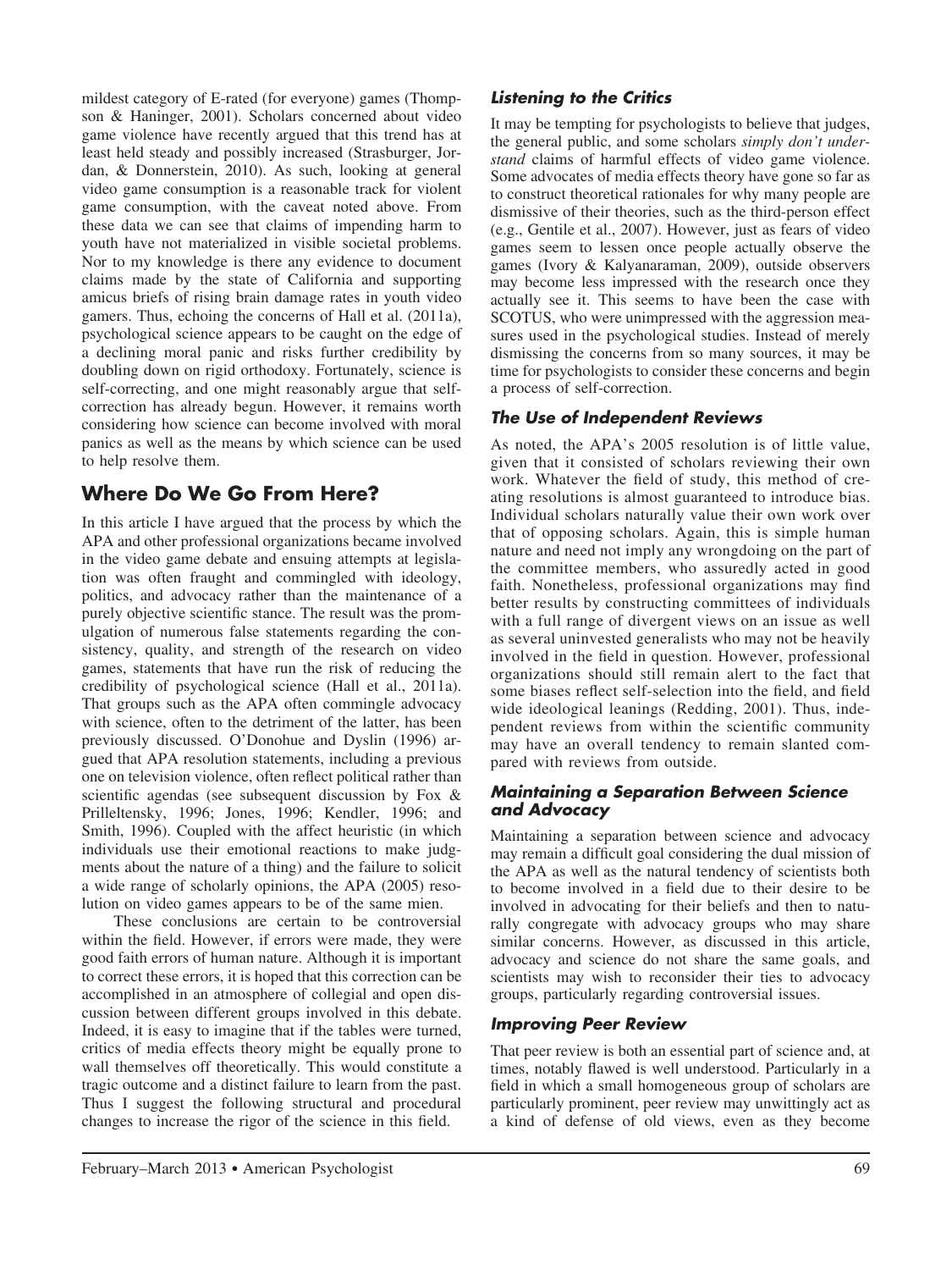outdated [\(Grimes et al., 2008\)](#page-15-12). Again, this need not imply intent on the part of editors or reviewers, only that ideological biases and other biases can, at times, infuse the peer review process [\(Schwartz & Zamboanga, 2009;](#page-16-39) [Suls &](#page-16-40) [Martin, 2009\)](#page-16-40). With this in mind, however, editors may wish to consider taking greater care to solicit neutral reviewers in order to ensure a more impartial peer-review process.

### *Dialoging Across Debates*

One unfortunate outcome of the debates on video game violence is the increased polarization among researchers in this field (as witnessed by the infighting among the scholarly amicus briefs for and against the California law). Scholars love to debate, and debate in the sciences can be healthy and productive. However, when politics and advocacy become involved, it is easy for such debates to become personal and ad hominem. Although this review has focused on extreme statements by advocates of the antigame position, it is important to note that extreme rhetoric also comes from their critics. For instance, many criticisms of antigame scholarship invoke blanket condemnations of the field (e.g., [Ferguson, 2010;](#page-15-11) [Gauntlett, 1995;](#page-15-35) [Kutner &](#page-16-8) [Olson, 2008\)](#page-16-8) and accusations of bias. In retrospect, such efforts will only harden ideology on both sides and foster a "digging in" effect that will not promote objectivity on either side of the debate. Tempting (and good theater) though it may be for both sides of this debate to "play gotcha" in order to "win" the debate, I suggest that such activity will not serve science in the long run. Although there certainly are some scholars who occupy a fragile middle ground in these debates [\(Giumetti & Markey, 2007;](#page-15-41) [Markey & Markey, 2010;](#page-16-41) [Przybylski, Rigby, & Ryan,](#page-16-42) [2010\)](#page-16-42), the risk remains that video game researchers may split permanently into arguing camps. Although it is time to dismantle the more extreme views and statements, causal advocates and skeptics may be surprised to find some common ground (e.g., media literacy, parental involvement) upon which to form more positive working relationships. Therefore I advocate for scholars on both sides of this debate to create opportunities to reach out to their colleagues and dialogue cordially where possible. Informal gatherings at major conferences may provide one such opportunity.

By dialoguing across the debate it may be possible for scholars to begin to formulate understanding on how areas of disagreement might be reconciled. Beginning with an understanding of where agreement does and does not exist may set a platform for a more constructive discussion. So too, scholars reaching across debates may be able to agree on methodologies and procedures for resolving some aspects of the debate. The joint communiqué of [Hyman and](#page-15-42) [Honorton \(1986\),](#page-15-42) which communicated both areas of agreement regarding their debate on psi (involving telepathy or extrasensory perception) and recommendations for future research that might help to resolve that debate, potentially set a model for how this field might progress. Similarly, researchers on video game effects may search for opportunities to work together, starting with areas of broad agreement and setting forth a model for how research might progress constructively. It would seem that the first step would be to find ways to reestablish trust and collegiality between opposing sides. Doing so would return this field to something more constructive than its present state.

#### *Improving Communication With the General Public and the Courts*

Undoubtedly, *[Brown v. EMA](#page-14-0)* (2011) reflects a failure of the scientific community to adequately and carefully communicate research results to the general public. It would, however, be unfortunate if the lesson learned were that psychologists should express *less* rather than *more* equivocation in discussing research results. Part of the failure of communication lay in the promulgation of extreme claims that exceeded the available data. These claims may have had short-term value in raising awareness to issues but in the long term may have served to damage the credibility of the science. I suggest that scientists may wish to consider a two-pronged approach to conversing with the public. On the one hand, there is great value in educating the public regarding the differences between common misconceptions and high-quality scientific data [\(Lilienfeld et al., 2009\)](#page-16-25). For instance, scientists may wish to take greater care to elucidate how causal inferences are drawn from experiments. However, equivocation is likely the lot of the psychological scientist given how often beliefs in psychological science themselves change over time with new data. This is entirely scientifically appropriate, but it does argue for scholars to avoid strongly unequivocal statements that may, in essence, leave them in an ideological lurch should the data begin to change.

One issue of frustration for scientists is in regards to how courts "should" use scientific information. However, this is fundamentally for the courts to decide using standards such as the Daubert and Frye standards [\(Faust, 2012\)](#page-15-43). Further, to the extent that scholarly opinions within a field differ and science tends to change and self-correct over time, it may be best for scientific evidence to be considered by uninvolved third parties, given the potential for science to otherwise be put to ideological purposes [\(Grimes et al.,](#page-15-12) [2008\)](#page-15-12). Put simply, it may be best for scientists to remain committed to the production of objective information. Deciding how such information "should" be used arguably strays into advocacy and becomes problematic.

## **Concluding Remarks**

One only need look through the history of psychology to see that psychological science can sometimes get things wrong. I reiterate that this does not mean that an argument could not potentially be made for or against a relationship between media violence and mild aggression. Rather, I argue that arguments made to date by many scholars and by the APA itself were extreme insofar as they spoke beyond the data. This occurred when such statements implied generalizations to socially relevant outcomes such as violence or even brain damage (or failed to correct misrepresentations of their research, such as in the Yee brief, which was signed by over 100 scholars at least implying their endorse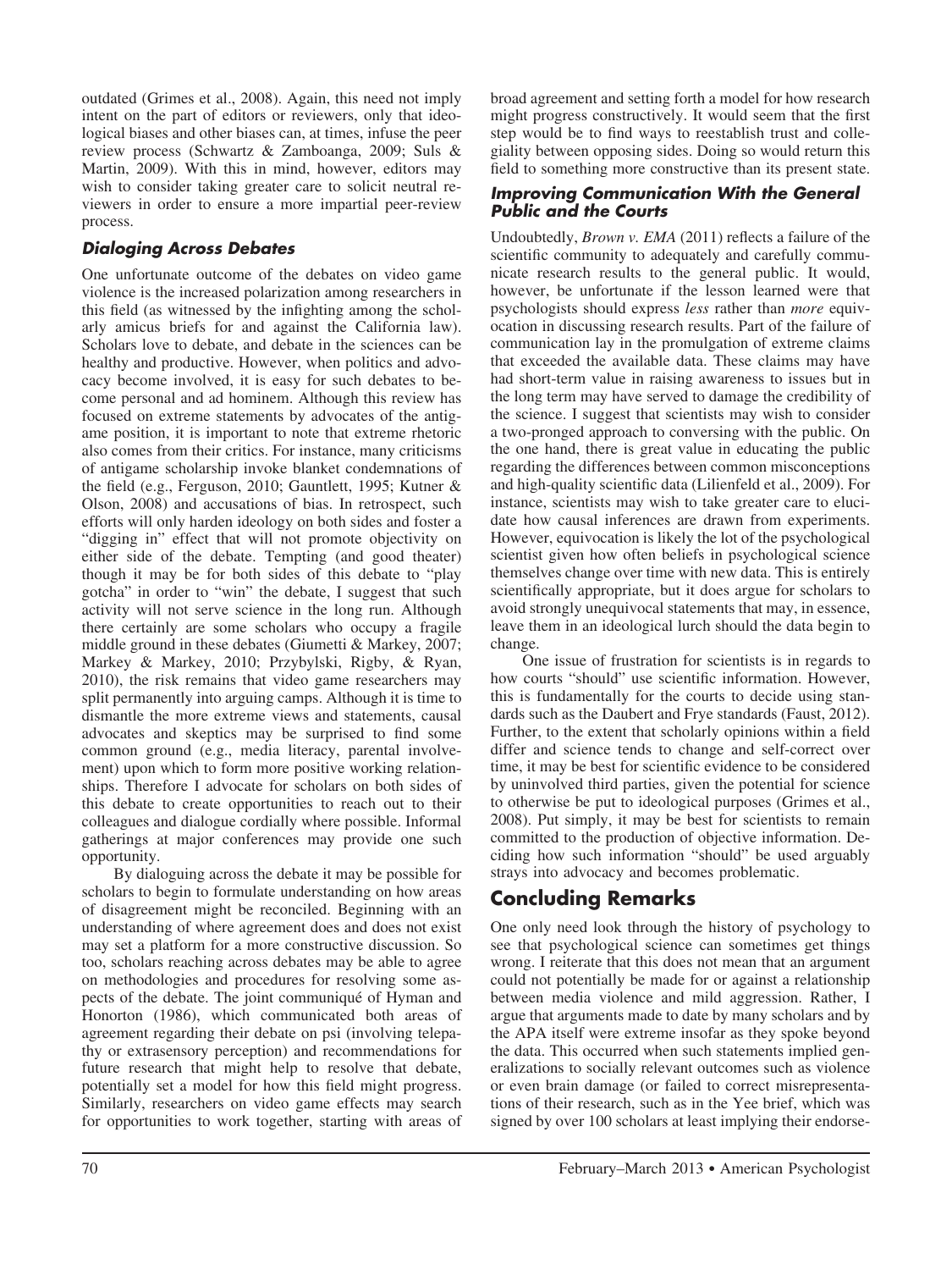ment of the Yee brief's claims) and made haughty claims that the magnitude of the effects were similar to those of smoking/lung cancer, important criminological risk factors, or even global warming or evolution (vs. creationism; see [Sinclair, 2011\)](#page-16-43).

The psychological community now has an opportunity to learn from the mistakes made and to begin the process of scientific self-correction. Not to do so will do increasing harm to the credibility of psychological science. This is an issue in which much emotion was invested. I believe firmly that emotion can now only do greater harm, and I hope that the psychological community will be able to come together dispassionately to consider how to learn from *[Brown v.](#page-14-0) EMA* [\(2011\)](#page-14-0) and to increase the rigor of our discipline, particularly in the face of controversial and political topics. I sincerely hope that this essay may be one small part of that process.

#### **REFERENCES**

- <span id="page-14-4"></span>ABC News. (2000, September 13). *Senate holds hearing on violence in media*. Retrieved July 1, 2011, from [http://abcnews.go.com/Politics/](abcnews.go.com/Politics/story?id=122924%26amp%3Bpage=1) story?id=[122924&page](abcnews.go.com/Politics/story?id=122924%26amp%3Bpage=1)=1
- <span id="page-14-12"></span>Adachi, P. J. C., & Willoughby, T. (2011a). The effect of video game competition and violence on aggressive behavior: Which characteristic has the greatest influence? *Psychology of Violence, 1*(4), 259–274. [doi:10.1037/a0024908](http://dx.doi.org/10.1037/a0024908)
- <span id="page-14-11"></span>Adachi, P. J. C., & Willoughby, T. (2011b). The effect of violent video games on aggression: Is it more than just the violence? *Aggression and Violent Behavior, 16,* 55–62. [doi:10.1016/j.avb.2010.12.002](http://dx.doi.org/10.1016/j.avb.2010.12.002)
- <span id="page-14-27"></span>American Academy of Pediatrics. (2001). Media violence. *Pediatrics, 108*(5), 1222–1226. [doi:10.1542/peds108.5.1222](http://dx.doi.org/10.1542/peds108.5.1222)
- <span id="page-14-28"></span>American Academy of Pediatrics. (2009). Media violence policy statement. *Pediatrics, 124*(5), 1495–1503. [doi:10.1542/peds.2009-2146](http://dx.doi.org/10.1542/peds.2009-2146)
- <span id="page-14-7"></span>American Psychological Association. (2005). *Resolution on violence in video games and interactive media*. Retrieved July 3, 2011, from [http://www.apa.org/about/policy/interactive-media.pdf](www.apa.org/about/policy/interactive-media.pdf)
- <span id="page-14-29"></span>American Psychological Association, Public Affairs Office. (2005, August 17). *APA calls for reduction of violence in interactive media used by children and adolescents* [Press release]. Retrieved July 6, 2011, from [http://www.psychology.iastate.edu/faculty/caa/abstracts../2005–](www.psychology.iastate.edu/faculty/caa/abstracts../2005-2009/05APA.pdf) [2009/05APA.pdf](www.psychology.iastate.edu/faculty/caa/abstracts../2005-2009/05APA.pdf)
- <span id="page-14-5"></span>Anderson, C. A. (2004). An update on the effects of playing violent video games. *Journal of Adolescence, 27,* 113–122. [doi:10.1016/j.adoles](http://dx.doi.org/10.1016/j.adolescence.2003.10.009)[cence.2003.10.009](http://dx.doi.org/10.1016/j.adolescence.2003.10.009)
- <span id="page-14-25"></span>Anderson, C. A., & Carnagey, N. L. (2009). Causal effects of violent sports video games on aggression: Is it competitiveness or violent content? *Journal of Experimental Social Psychology, 45,* 731–739. [doi:10.1016/j.jesp.2009.04.019](http://dx.doi.org/10.1016/j.jesp.2009.04.019)
- <span id="page-14-23"></span>Anderson, C. A., Carnagey, N. L., Flanagan, M., Benjamin, A. J., Eubanks, J., & Valentine, J. C. (2004). Violent video games: Specific effects of violent content on aggressive thoughts and behavior. *Advances in Experimental Social Psychology, 36,* 199–249. [doi:10.1016/](http://dx.doi.org/10.1016/S0065-2601%2804%2936004-1) [S0065-2601\(04\)36004-1](http://dx.doi.org/10.1016/S0065-2601%2804%2936004-1)
- <span id="page-14-21"></span>Anderson, C. A., & Dill, K. (2000). Video games and aggressive thoughts, feelings and behavior in the laboratory and in life. *Journal of Personality and Social Psychology, 78,* 772–790. [doi:10.1037/0022-3514.78](http://dx.doi.org/10.1037/0022-3514.78.4.772) [.4.772](http://dx.doi.org/10.1037/0022-3514.78.4.772)
- <span id="page-14-2"></span>Anderson, C. A., & Ford, C. M. (1986). Affect of the game player: Short-term effects of highly and mildly aggressive video games. *Personality and Social Psychology Bulletin, 12,* 390–402. [doi:10.1177/](http://dx.doi.org/10.1177/0146167286124002) [0146167286124002](http://dx.doi.org/10.1177/0146167286124002)
- <span id="page-14-22"></span>Anderson, C. A., & Murphy, C. R. (2003). Violent video games and aggressive behavior in young women. *Aggressive Behavior, 29,* 423– 429. [doi:10.1002/ab.10042](http://dx.doi.org/10.1002/ab.10042)
- <span id="page-14-8"></span>Anderson, C. A., Shibuya, A., Ihori, N., Swing, E. L., Bushman, B. J., Sakamoto, A.,... Saleem, M. (2010). Violent video game effects on aggression, empathy, and prosocial behavior in Eastern and Western

countries: A meta-analytic review. *Psychological Bulletin, 136,* 151– 173. [doi:10.1037/a0018251](http://dx.doi.org/10.1037/a0018251)

- <span id="page-14-16"></span>Australian Government, Attorney-General's Department. (2010). *Literature review on the impact of playing violent video games on aggression*. Barton, Australian Capital Territory, Australia: Commonwealth of Australia. Retrieved from [http://www.apa.org/divisions/div46/articles.html](www.apa.org/divisions/div46/articles.html)
- <span id="page-14-17"></span>Azar, B. (2010). Virtual violence: Researchers disagree about whether violent video games increase aggression. *Monitor on Psychology, 41*(11), p. 38.
- <span id="page-14-10"></span>Baldaro, B., Tuozzi, G., Codispoti, M., Montebarocci, O., Barbagli, F., Trombini, E., & Rossi, N. (2004). Aggressive and non-violent videogames: Short-term psychological and cardiovascular effects on habitual players. *Stress and Health: Journal of the International Society for the Investigation of Stress, 20,* 203–208. [doi:10.1002/smi.1015](http://dx.doi.org/10.1002/smi.1015)
- <span id="page-14-15"></span>Barnett, J., & Coulson, M. (2010). Virtually real: A psychological perspective on massively multiplayer online games. *Review of General Psychology, 14*(2), 167–179. [doi:10.1037/a0019442](http://dx.doi.org/10.1037/a0019442)
- <span id="page-14-20"></span>Bavelier, D., Green, S., Han, D., Renshaw, P., Mezernich, M., & Gentile, D. (2011). Brains on video games. *Nature Reviews Neuroscience, 12,* 763–768.
- <span id="page-14-19"></span>Beaver, K. M., Barnes, J. C., May, J. S., & Schwartz, J. A. (2011). Psychopathic personality traits, genetic risk, and gene-environment correlations. *Criminal Justice and Behavior, 38*(9), 896–912. [doi:](http://dx.doi.org/10.1177/0093854811411153) [10.1177/0093854811411153](http://dx.doi.org/10.1177/0093854811411153)
- <span id="page-14-33"></span>Ben-Yehuda, N. (2009). Moral panics – 36 years on. *British Journal of Criminology, 49,* 1–3. [doi:10.1093/bjc/azn076](http://dx.doi.org/10.1093/bjc/azn076)
- <span id="page-14-26"></span>Block, J., & Crain, B. (2007). Omissions and errors in "Media Violence and the American Public." *American Psychologist, 62,* 252–253. [doi:](http://dx.doi.org/10.1037/0003-066X.62.3.252) [10.1037/0003-066X.62.3.252](http://dx.doi.org/10.1037/0003-066X.62.3.252)
- <span id="page-14-13"></span>Bösche, W. (2010). Violent video games prime both aggressive and positive cognitions. *Journal of Media Psychology: Theories, Methods, and Applications, 22*(4), 139–146. [doi:10.1027/1864-1105/a000019](http://dx.doi.org/10.1027/1864-1105/a000019)
- <span id="page-14-34"></span>Bottoms, B., & Davis, S. (1997). The creation of satanic ritual abuse. *Journal of Social and Clinical Psychology, 16,* 112–132. [doi:10.1521/](http://dx.doi.org/10.1521/jscp.1997.16.2.112) [jscp.1997.16.2.112](http://dx.doi.org/10.1521/jscp.1997.16.2.112)
- <span id="page-14-14"></span>Bowen, H. J., & Spaniol, J. (2010). Chronic exposure to violent video games is not associated with alterations of emotional memory. *Applied Cognitive Psychology, 25,* 906–916. [doi:10.1002/acp.1767](http://dx.doi.org/10.1002/acp.1767)
- <span id="page-14-31"></span>Brigham, F. J., Gustashaw, W., & Brigham, M. (2004). Scientific practice and the tradition of advocacy in special education. *Journal of Learning Disabilities, 37,* 200–206. [doi:10.1177/00222194040370030301](http://dx.doi.org/10.1177/00222194040370030301)
- <span id="page-14-0"></span>Brown v. Entertainment Merchants Association, *131 S. Ct. 2729* (2011). Retrieved from [http://www.supremecourt.gov/opinions/10pdf/08–](www.supremecourt.gov/opinions/10pdf/08-1448.pdf) [1448.pdf](www.supremecourt.gov/opinions/10pdf/08-1448.pdf)
- <span id="page-14-24"></span>Carnagey, N. L., & Anderson, C. A. (2005). The effects of reward and punishment in violent video games on aggressive affect, cognition, and behavior. *Psychological Science, 16,* 882–889. [doi:10.1111/j.1467-](http://dx.doi.org/10.1111/j.1467-9280.2005.01632.x) [9280.2005.01632.x](http://dx.doi.org/10.1111/j.1467-9280.2005.01632.x)
- <span id="page-14-30"></span>Center for Successful Parenting. (2009). *The Center for Successful Parenting: Video research center*. Retrieved from [http://www.sosparents](www.sosparents.org/) [.org/](www.sosparents.org/)
- <span id="page-14-18"></span>Chabris, C., & Simons, D. (2010). *The invisible gorilla: And other ways our intuitions deceive us*. New York, NY: Crown/Random House.
- <span id="page-14-3"></span>CNN. (1997, November 25). *Senator decries violent video games*. *CNN.* Retrieved from [http://edition.cnn.com/ALLPOLITICS/1997/11/25/](edition.cnn.com/ALLPOLITICS/1997/11/25/email/videos/) [email/videos/](edition.cnn.com/ALLPOLITICS/1997/11/25/email/videos/)
- <span id="page-14-32"></span>Cohen, S. (1972). *Folk devils and moral panics*. London, England: MacGibbon and Kee.
- <span id="page-14-9"></span>Colwell, J., & Kato, M. (2003). Investigation of the relationship between social isolation, self-esteem, aggression and computer game play in Japanese adolescents. *Asian Journal of Social Psychology, 6,* 149–158. [doi:10.1111/1467-839X.t01-1-00017](http://dx.doi.org/10.1111/1467-839X.t01-1-00017)
- <span id="page-14-6"></span>Cook, D. (2000, September 13). *Testimony of the American Academy of Pediatrics on media violence before the U.S. Senate Commerce Committee*. Elk Grove Village, IL: American Academy of Pediatrics. Retrieved from [http://www.aap.org/advocacy/releases/mediaviolencetesti](www.aap.org/advocacy/releases/mediaviolencetestimony.pdf)[mony.pdf](www.aap.org/advocacy/releases/mediaviolencetestimony.pdf)
- <span id="page-14-1"></span>Cooper, J., & Mackie, D. (1986). Video games and aggression in children. *Journal of Applied Social Psychology, 16,* 726–744. [doi:10.1111/j](http://dx.doi.org/10.1111/j.1559-1816.1986.tb01755.x) [.1559-1816.1986.tb01755.x](http://dx.doi.org/10.1111/j.1559-1816.1986.tb01755.x)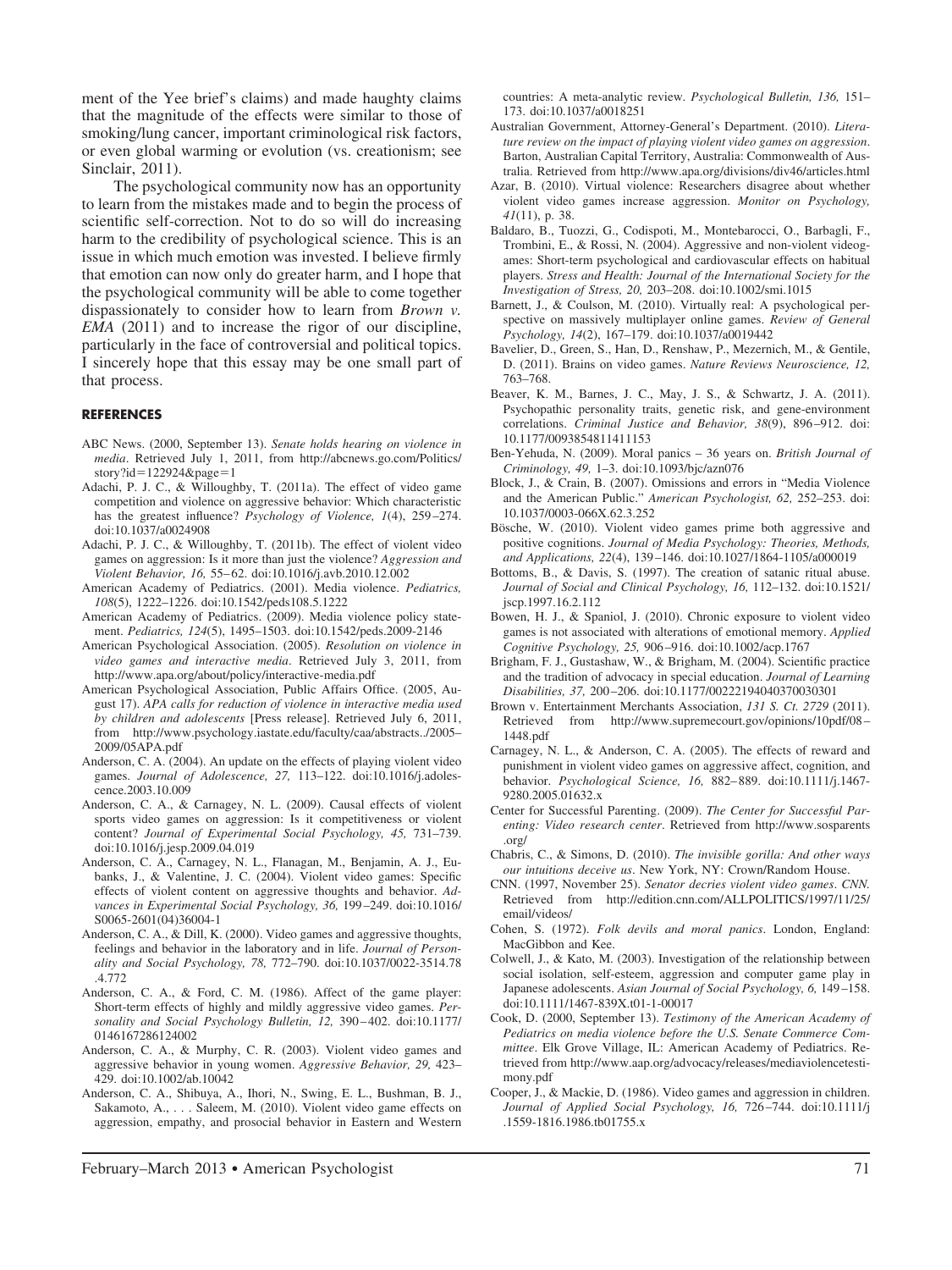<span id="page-15-36"></span>Critcher, R. (2009). Widening the focus: Moral panics as moral regulation. *British Journal of Criminology, 49,* 17–34. [doi:10.1093/bjc/](http://dx.doi.org/10.1093/bjc/azn040) [azn040](http://dx.doi.org/10.1093/bjc/azn040)

- <span id="page-15-9"></span>Denniston, L. (2010a, October 26). *Argument preview: Kids and video games* [Blog post]. Retrieved from [http://www.scotusblog.com/2010/10/argument](www.scotusblog.com/2010/10/argument-preview-kids-and-video-games/http://www.scotusblog.com/?p=107224)[preview-kids-and-video-games/http://www.scotusblog.com/?p](www.scotusblog.com/2010/10/argument-preview-kids-and-video-games/http://www.scotusblog.com/?p=107224)=107224
- <span id="page-15-21"></span>Denniston, L. (2010b, November 2). *Argument recap: "Common sense" and violence* [Blog post]. Retrieved from [http://www.scotusblog.com/](www.scotusblog.com/2010/11/argument-recap-common-sense-and-violence/) [2010/11/argument-recap-common-sense-and-violence/](www.scotusblog.com/2010/11/argument-recap-common-sense-and-violence/)
- <span id="page-15-13"></span>Devilly, G., Callahan, P., & Armitage, G. (2012). The effect of violent videogame playtime on anger. *Australian Psychologist, 47,* 98–107. [doi:10.1111/j. 1742–9544.2010.00008.x](http://dx.doi.org/10.1111/j.%201742-9544.2010.00008.x)
- <span id="page-15-3"></span>Dominick, J. (1984). Videogames, television violence and aggression in teenagers. *Journal of Communication, 34*(2), 136–147. [doi:10.1111/j](http://dx.doi.org/10.1111/j.1460-2466.1984.tb02165.x) [.1460-2466.1984.tb02165.x](http://dx.doi.org/10.1111/j.1460-2466.1984.tb02165.x)
- <span id="page-15-10"></span>Durkin, K., & Barber, B. (2002). Not so doomed: Computer game play and positive adolescent development. *Journal of Applied Developmental Psychology, 23,* 373–392. [doi:10.1016/S0193-3973\(02\)00124-7](http://dx.doi.org/10.1016/S0193-3973%2802%2900124-7)
- <span id="page-15-18"></span>Editorial: A calm view of video violence. *Nature, 424,* 355. [doi:10.1038/](http://dx.doi.org/10.1038/424355a) [424355a](http://dx.doi.org/10.1038/424355a)
- <span id="page-15-26"></span>Elson, M. (2011, July). *Seek and ye shall find: The unstandardized use of the CRTT to measure aggressive behavior*. Paper presented at the 1st multi.player International Conference on the Social Aspects of Digital Gaming, University of Hohenheim, Stuttgart, Germany.
- <span id="page-15-8"></span>Entertainment Software Association, Video Software Dealers Association, and Illinois Retail Merchants Association v. Blagojevich, Madigan, and Devine, 404 F.Supp.2d 1051 (N.D. Ill. 2005). Case No. 05 C 4265. Retrieved from [http://scholar.google.com/scholar\\_case?case](scholar.google.com/scholar_case?case=1215058598091026533%26amp%3Bq=404+F.Supp.2d+1051%26amp%3Bhl=en%26amp%3Bas_sdt=2002)=1215058598091026533&q= 404+F.Supp.2d+1051&hl=[en&as\\_sdt](scholar.google.com/scholar_case?case=1215058598091026533%26amp%3Bq=404+F.Supp.2d+1051%26amp%3Bhl=en%26amp%3Bas_sdt=2002)=2002
- <span id="page-15-43"></span>Faust, D. (2012). Criteria for appraising scientific status I: Daubert factors. In D. Faust (Ed.), *Coping with psychiatric and psychological testimony: Based on the original work by Jay Ziskin* (6th ed., pp. 42–87). New York, NY: Oxford University Press.
- <span id="page-15-1"></span>Federal Interagency Forum on Child and Family Statistics. (2010). *America's children in brief: Key national indicators of well-being, 2010*. Washington, DC: U. S. Government Printing Office. Retrieved from [http://www.childstats.gov/pdf/ac2010/ac\\_10.pdf](www.childstats.gov/pdf/ac2010/ac_10.pdf)
- <span id="page-15-32"></span>Federal Trade Commission. (2009). *Marketing violent entertainment to children*. Retrieved from [http://www.ftc.gov/os/2009/12/P994511violententertainment](www.ftc.gov/os/2009/12/P994511violententertainment.pdf) [.pdf](www.ftc.gov/os/2009/12/P994511violententertainment.pdf)
- <span id="page-15-19"></span>Ferguson, C. J. (2007). Evidence for publication bias in video game violence effects literature: A meta-analytic review. *Aggression and Violent Behavior, 12,* 470–482. [doi:10.1016/j.avb.2007.01.001](http://dx.doi.org/10.1016/j.avb.2007.01.001)
- <span id="page-15-29"></span>Ferguson, C. J. (Ed.). (2009). *Violent crime: Clinical and social implications*. Thousand Oaks, CA: Sage.
- <span id="page-15-11"></span>Ferguson, C. J. (2010). Blazing angels or resident evil? Can violent video games be a force for good? *Review of General Psychology, 14*(2), 68–81. [doi:10.1037/a0018941](http://dx.doi.org/10.1037/a0018941)
- <span id="page-15-14"></span>Ferguson, C. J. (2011). Video games and youth violence: A prospective analysis in adolescents. *Journal of Youth and Adolescence, 40*(4), 377–391. [doi:10.1007/s10964-010-9610-x](http://dx.doi.org/10.1007/s10964-010-9610-x)
- <span id="page-15-20"></span>Ferguson, C. J., & Kilburn, J. (2009). The public health risks of media violence: A meta-analytic review. *Journal of Pediatrics, 154*(5), 759– 763. [doi:10.1016/j.jpeds.2008.11.033](http://dx.doi.org/10.1016/j.jpeds.2008.11.033)
- <span id="page-15-28"></span>Ferguson, C. J., & Kilburn, J. (2010). *Much ado about nothing: The misestimation and overinterpretation of violent video game effects in Eastern and Western nations: Comment on Anderson et al. (2010)*. *Psychological Bulletin, 136*(2), 174–178. [doi:10.1037/a0018566](http://dx.doi.org/10.1037/a0018566)
- <span id="page-15-27"></span>Ferguson, C. J., & Rueda, S. M. (2009). Examining the validity of the modified Taylor competitive reaction time test of aggression. *Journal of Experimental Criminology, 5*(2), 121–137. [doi:10.1007/s11292-009-](http://dx.doi.org/10.1007/s11292-009-9069-5) [9069-5](http://dx.doi.org/10.1007/s11292-009-9069-5)
- <span id="page-15-6"></span>Ferguson, C. J., San Miguel, C., & Hartley, R. D. (2009). A multivariate analysis of youth violence and aggression: The influence of family, peers, depression and media violence. *The Journal of Pediatrics, 155*(6), 904–908.e3. [doi:10.1016/j.jpeds.2009.06.021](http://dx.doi.org/10.1016/j.jpeds.2009.06.021)
- <span id="page-15-37"></span>Fox, D. R., & Prilleltensky, I. (1996). The inescapable nature of politics in psychology: A response to O'Donohue and Dyslin: Comment. *New Ideas in Psychology, 14*(1), 21–26. [doi:10.1016/0732-](http://dx.doi.org/10.1016/0732-118X%2895%2900028-F) [118X\(95\)00028-F](http://dx.doi.org/10.1016/0732-118X%2895%2900028-F)
- <span id="page-15-7"></span>Freedman, J. (2002). *Media violence and its effect on aggression: Assessing the scientific evidence*. Toronto, Ontario, Canada: University of Toronto Press.
- <span id="page-15-35"></span>Gauntlett, D. (1995). *Moving experiences: Understanding television's influences and effects*. Herts, England: John Libbey Media.
- <span id="page-15-23"></span>Gentile, D. A., Saleem, M., & Anderson, C. A. (2007). Public policy and the effects of media violence on children. *Social Issues and Policy Review, 1*(1), 15–61. [doi:10.1111/j.1751-2409.2007.00003.x](http://dx.doi.org/10.1111/j.1751-2409.2007.00003.x)
- <span id="page-15-4"></span>Gibb, G., Bailey, J., Lambirth, T., & Wilson, W. (1983). Personality differences between high and low electronic video game users. *Journal of Psychology: Interdisciplinary and Applied, 114*(2), 159–165. [doi:](http://dx.doi.org/10.1080/00223980.1983.9915409) [10.1080/00223980.1983.9915409](http://dx.doi.org/10.1080/00223980.1983.9915409)
- <span id="page-15-41"></span>Giumetti, G. W., & Markey, P. M. (2007). Violent video games and anger as predictors of aggression. *Journal of Research in Personality, 41,* 1234–1243. [doi:10.1016/j.jrp.2007.02.005](http://dx.doi.org/10.1016/j.jrp.2007.02.005)
- <span id="page-15-0"></span>Graybill, D., Strawniak, M., Hunter, T., & O'Leary, M. (1987). Effects of playing versus observing violent versus nonviolent video games on children's aggression. *Psychology: A Quarterly Journal of Human Behavior, 24,* 1–8.
- <span id="page-15-30"></span>Greenwald, A. G. (2012). There is nothing so theoretical as a good method. *Perspectives on Psychological Science, 7*(2), 99–108. [doi:](http://dx.doi.org/10.1177/1745691611434210) [10.1177/1745691611434210](http://dx.doi.org/10.1177/1745691611434210)
- <span id="page-15-31"></span>Greenwald, A. G., Pratkanis, A. R., Leippe, M. R., & Baumgardner, M. H. (1986). Under what conditions does theory obstruct research progress? *Psychological Review, 93*(2), 216–229. [doi:10.1037/0033-295X.93.2](http://dx.doi.org/10.1037/0033-295X.93.2.216) [.216](http://dx.doi.org/10.1037/0033-295X.93.2.216)
- <span id="page-15-12"></span>Grimes, T., Anderson, J., & Bergen, L. (2008). *Media violence and aggression: Science and ideology*. Thousand Oaks, CA: Sage.
- <span id="page-15-34"></span>Grisso, T., & Steinberg, L. (2005). Between a rock and a soft place: Developmental research and the child advocacy process. *Journal of Clinical Child and Adolescent Psychology, 34*(4), 619–627.
- <span id="page-15-2"></span>Grossman, D. (1996). *On killing: The psychological cost of learning to kill in war and society*. Boston, MA: Back Bay Books.
- <span id="page-15-16"></span>Hall, R. C. W., Day, T., & Hall, R. C. W. (2011a). A plea for caution: Violent video games, the Supreme Court, and the role of science. *Mayo Clinic Proceedings, 86*(4), 315–321. [doi:10.4065/mcp.2010.0762](http://dx.doi.org/10.4065/mcp.2010.0762)
- <span id="page-15-22"></span>Hall, R. C. W., Day, T., & Hall, R. C. W. (2011b) A further plea for caution against medical professionals overstating video game violence effects–In reply–I. (2011). *Mayo Clinic Proceedings, 86*(8), 821–823. [doi:10.4065/mcp.2011.0357](http://dx.doi.org/10.4065/mcp.2011.0357)
- <span id="page-15-5"></span>Huesmann, L. R. (2007). The impact of electronic media violence: Scientific theory and research. *Journal of Adolescent Health, 41,* S6–S13. [doi:10.1016/j.jadohealth.2007.09.005](http://dx.doi.org/10.1016/j.jadohealth.2007.09.005)
- <span id="page-15-24"></span>Huesmann, L. R. (2010). Nailing the coffin shut on doubts that violent video games stimulate aggression: Comment on Anderson et al. (2010). *Psychological Bulletin, 136*(2), 179–181. [doi:10.1037/a0018567](http://dx.doi.org/10.1037/a0018567)
- <span id="page-15-42"></span>Hyman, R., & Honorton, C. (1986). A joint communiqué: The psi ganzfeld controversy. *Journal of Parapsychology, 50*(4), 351–364.
- <span id="page-15-33"></span>Institute of Medicine. (2009). *Conflict of interest in medical research, education and practice*. Retrieved from [http://www.iom.edu/Reports/2009/](www.iom.edu/Reports/2009/Conflict-of-Interest-in-Medical-Research-Education-and-Practice.aspx) [Conflict-of-Interest-in-Medical-Research-Education-and-Practice.aspx](www.iom.edu/Reports/2009/Conflict-of-Interest-in-Medical-Research-Education-and-Practice.aspx)
- <span id="page-15-17"></span>Is exposure to media violence a public health risk? (2008). *The Lancet, 371,* 1137. [doi:10.1016/S0140-6736\(08\)60495-X](http://dx.doi.org/10.1016/S0140-6736%2808%2960495-X)
- <span id="page-15-15"></span>Ivory, J. D., & Kalyanaraman, S. (2007). The effects of technological advancement and violent content in video games on players' feelings of presence, involvement, physiological arousal, and aggression. *Journal of Communication, 57*(3), 532–555. [doi:10.1111/j.1460-2466.2007](http://dx.doi.org/10.1111/j.1460-2466.2007.00356.x) [.00356.x](http://dx.doi.org/10.1111/j.1460-2466.2007.00356.x)
- <span id="page-15-40"></span>Ivory, J., & Kalyanaraman, S. (2009). Video games make people violent—well, maybe not that game: Effects of content and person abstraction on perceptions of violent video games' effects and support of censorship. *Communication Reports, 22*(1), 1–12. [doi:10.1080/](http://dx.doi.org/10.1080/08934210902798536) [08934210902798536](http://dx.doi.org/10.1080/08934210902798536)
- <span id="page-15-25"></span>Jenkins, H. (2006). *Convergence culture: Where old and new media collide*. New York, NY: New York University Press.
- <span id="page-15-38"></span>Jones, S. L. (1996). Political resolutions, metaphysics, science and the APA: A response to O'Donohue and Dyslin. *New Ideas in Psychology, 14*(1), 11–16. [doi:10.1016/0732-118X\(95\)00029-G](http://dx.doi.org/10.1016/0732-118X%2895%2900029-G)
- <span id="page-15-39"></span>Kendler, H. H. (1996). The politics of the APA—Self-inflicted wounds: A response to O'Donohue and Dyslin. *New Ideas in Psychology, 14*(1), 27–29. [doi:10.1016/0732-118X\(95\)00026-D](http://dx.doi.org/10.1016/0732-118X%2895%2900026-D)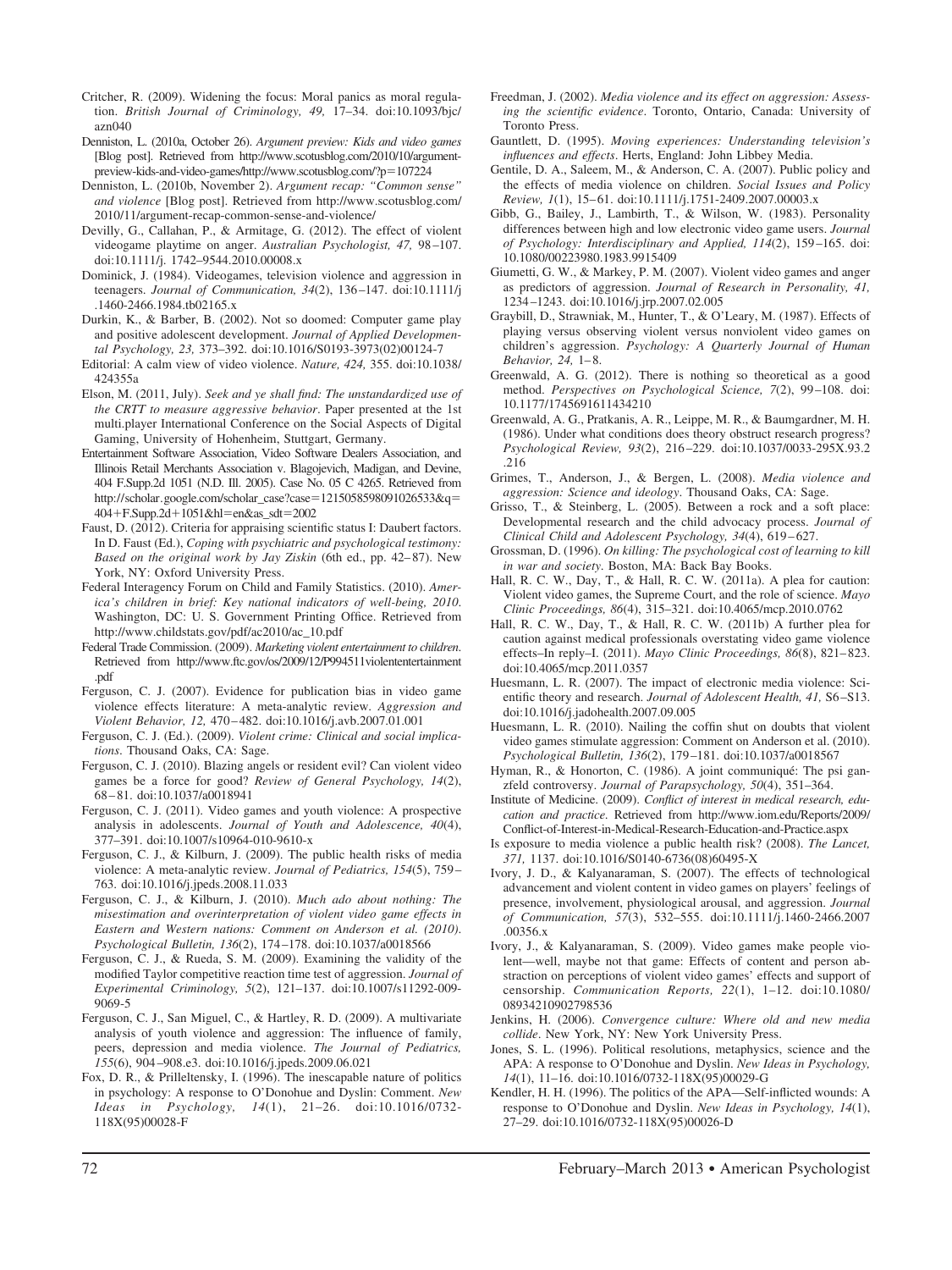<span id="page-16-8"></span>Kutner, L., & Olson, C. (2008). *Grand theft childhood: The surprising truth about violent video games and what parents can do*. New York, NY: Simon & Schuster.

- <span id="page-16-27"></span>LeBel, E. P., & Peters, K. R. (2011). Fearing the future of empirical psychology: Bem's (2011) evidence of psi as a case study of deficiencies in modal research practice. *Review of General Psychology, 15*(4), 371–379. [doi:10.1037/a0025172](http://dx.doi.org/10.1037/a0025172)
- <span id="page-16-9"></span>Lenhart, A., Kahne, J., Middaugh, E., MacGill, A., Evans, C., & Mitak, J. (2008). *Teens, video games and civics: Teens gaming experiences are diverse and include significant social interaction and civic engagement*. Retrieved from [http://www.pewinternet.org/PPF/r/263/report\\_display](www.pewinternet.org/PPF/r/263/report_display.asp) [.asp](www.pewinternet.org/PPF/r/263/report_display.asp)
- <span id="page-16-25"></span>Lilienfeld, S., Lynn, S., Ruscio, J., & Beyerstein, B. (2009). *Mythbusting in introductory psychology courses: The whys and the hows*. In S. A. Meyers & J. R. Stowell (Eds.), Essays from e-xcellence in teaching (Vol. 9, pp. 55–61). Retrieved from the society for the Teaching of Psychology website: [http://teachpsych.org/ebooks/eit2009/index.php](teachpsych.org/ebooks/eit2009/index.php)
- <span id="page-16-41"></span>Markey, P. M., & Markey, C. N. (2010). Vulnerability to violent video games: A review and integration of personality research. *Review of General Psychology, 14*(2), 82–91. [doi:10.1037/a0019000](http://dx.doi.org/10.1037/a0019000)

<span id="page-16-29"></span>McCall, R. B. (1977). Challenges to a science of developmental psychology. *Child Development, 48*(2), 333–344. [doi:10.2307/1128626](http://dx.doi.org/10.2307/1128626)

- <span id="page-16-17"></span>Mitrofan, O., Paul, M., & Spencer, N. (2009). Is aggression in children with behavioural and emotional difficulties associated with television viewing and video game playing? A systematic review. *Child: Care, Health and Development, 35*(1), 5–15. [doi:10.1111/j.1365-2214.2008](http://dx.doi.org/10.1111/j.1365-2214.2008.00912.x) [.00912.x](http://dx.doi.org/10.1111/j.1365-2214.2008.00912.x)
- <span id="page-16-14"></span>Möller, I., & Krahe, B. (2009). Exposure to violent video games and aggression in German adolescents: A longitudinal analysis. *Aggressive Behavior, 35,* 75–89. [doi:10.1002/ab.20290](http://dx.doi.org/10.1002/ab.20290)
- <span id="page-16-3"></span>Muschert, G. (2007). The Columbine victims and the myth of the juvenile superpredator. *Youth Violence and Juvenile Justice, 5*(4), 351–366. [doi:10.1177/1541204006296173](http://dx.doi.org/10.1177/1541204006296173)
- <span id="page-16-4"></span>Muschert, G. W. (2008). Research in school shootings. *Social and Personality Psychology Compass, 2*(3), 60–80.
- <span id="page-16-28"></span>National Cancer Institute. (2011). *Smoking*. Retrieved from the National Cancer Institute website: [http://www.cancer.gov/cancertopics/tobacco/](www.cancer.gov/cancertopics/tobacco/smoking) [smoking](www.cancer.gov/cancertopics/tobacco/smoking)
- <span id="page-16-37"></span>O'Donohue, W., & Dyslin, C. (1996). Abortion, boxing and Zionism: Politics and the APA. *New Ideas in Psychology, 14*(1), 1–10. [doi:](http://dx.doi.org/10.1016/0732-118X%2895%2900025-C) [10.1016/0732-118X\(95\)00025-C](http://dx.doi.org/10.1016/0732-118X%2895%2900025-C)
- <span id="page-16-32"></span>Office of Justice Programs. (2008). *Violence by teenage girls: Trends and contexts*. Washington, DC: U. S. Department of Justice.
- <span id="page-16-13"></span>Olson, C. K. (2004). Media violence research and youth violence data: Why do they conflict? *Academic Psychiatry, 28,* 144–150. [doi:10.1176/](http://dx.doi.org/10.1176/appi.ap.28.2.144) [appi.ap.28.2.144](http://dx.doi.org/10.1176/appi.ap.28.2.144)
- <span id="page-16-7"></span>Olson, C. K. (2010). Children's motivations for video game play in the context of normal development. *Review of General Psychology, 14*(2), 180–187. [doi:10.1037/a0018984](http://dx.doi.org/10.1037/a0018984)
- <span id="page-16-10"></span>Olson, C. K., Kutner, L., Warner, D., Almerigi, J., Baer, L., Nicholi, A., & Beresin, E. (2007). Factors correlated with violent video game use by adolescent boys and girls. *Journal of Adolescent Health, 41,* 77–83. [doi:10.1016/j.jadohealth.2007.01.001](http://dx.doi.org/10.1016/j.jadohealth.2007.01.001)
- <span id="page-16-2"></span>Parents Television Council. (2011). *PTC denounces Supreme Court ruling on CA video game law*. Retrieved from https://www.parentstv.org/PTC/ news/release/2011/0627a.asp
- <span id="page-16-20"></span>Pollard-Sacks, D., Bushman, B. J., & Anderson, C. A. (2011). Do violent video games harm children? Comparing the scientific amicus curiae "experts" in Brown v. Entertainment Merchants Association. *Northwestern University Law Review: Colloquy, 106,* 1–12.
- <span id="page-16-42"></span>Przybylski, A. K., Rigby, C. S., & Ryan, R. M. (2010). A motivational model of video game engagement. *Review of General Psychology, 14*(2), 154–166. [doi:10.1037/a0019440](http://dx.doi.org/10.1037/a0019440)
- <span id="page-16-30"></span>Redding, R. E. (2001). Sociopolitical diversity in psychology: The case for pluralism. *American Psychologist, 56,* 205–215. [doi:10.1037/0003-](http://dx.doi.org/10.1037/0003-066X.56.3.205) [066X.56.3.205](http://dx.doi.org/10.1037/0003-066X.56.3.205)
- <span id="page-16-0"></span>Reporters Committee for Freedom of the Press. (2011). *Reporters Committee lauds U.S. Supreme Court ruling on violent video games*. Retrieved from [http://www.rcfp.org/newsitems/index.php?i](www.rcfp.org/newsitems/index.php?i=11942)=11942
- <span id="page-16-21"></span>Ritter, D., & Eslea, M. (2005). Hot sauce, toy guns, and graffiti: A critical account of current laboratory aggression paradigms. *Aggressive Behavior, 31,* 407–419. [doi:10.1002/ab.20066](http://dx.doi.org/10.1002/ab.20066)
- <span id="page-16-31"></span>Rosen, G. M., & Davison, G. C. (2001). "Echo attributions" and other risks when publishing on novel therapies without peer review. *Journal of Clinical Psychology, 57*(10), 1245–1250. [doi:10.1002/jclp.1092](http://dx.doi.org/10.1002/jclp.1092)
- <span id="page-16-22"></span>Savage, J. (2004).) Does viewing violent media really cause criminal violence? A methodological review. *Aggression and Violent Behavior, 10,* 99–128. [doi:10.1016/j.avb.2003.10.001](http://dx.doi.org/10.1016/j.avb.2003.10.001)
- <span id="page-16-23"></span>Savage, J. (2008). The role of exposure to media violence in the etiology of violent behavior: A criminologist weighs in. *American Behavioral Scientist, 51,* 1123–1136. [doi:10.1177/0002764207312016](http://dx.doi.org/10.1177/0002764207312016)
- <span id="page-16-39"></span>Schwartz, S., & Zamboanga, B. (2009). The peer-review and editorial system: Ways to fix something that might be broken. *Perspectives on Psychological Science, 4*(1), 54–61. [doi:10.1111/j.1745-6924.2009](http://dx.doi.org/10.1111/j.1745-6924.2009.01106.x) [.01106.x](http://dx.doi.org/10.1111/j.1745-6924.2009.01106.x)
- <span id="page-16-5"></span>Scott, D. (1995). The effect of video games on feelings of aggression. *Journal of Psychology: Interdisciplinary and Applied, 129*(2), 121–132. [doi:10.1080/00223980.1995.9914952](http://dx.doi.org/10.1080/00223980.1995.9914952)
- <span id="page-16-11"></span>Sherry, J. (2001). The effects of violent video games on aggression: A meta-analysis. *Human Communication Research, 27,* 409–431.
- <span id="page-16-18"></span>Sherry, J. (2007). Violent video games and aggression: Why can't we find links? In R. Preiss, B. Gayle, N. Burrell, M. Allen, & J. Bryant (Eds.), *Mass media effects research: Advances through meta-analysis* (pp. 231–248). Mahwah, NJ: Erlbaum.
- <span id="page-16-26"></span>Simmons, J. P., Nelson, L. D., & Simonsohn, U. (2011). False-positive psychology: Undisclosed flexibility in data collection and analysis allows presenting anything as significant. *Psychological Science, 22*(11), 1359–1366. [doi:10.1177/0956797611417632](http://dx.doi.org/10.1177/0956797611417632)
- <span id="page-16-43"></span>Sinclair, B. (2011). *Games' day in court: Science, violence and the law*. Retrieved from [http://www.gamespot.com/features/6314963/games](www.gamespot.com/features/6314963/games-day-in-court-science-violence-and-the-law/)[day-in-court-science-violence-and-the-law/](www.gamespot.com/features/6314963/games-day-in-court-science-violence-and-the-law/)
- <span id="page-16-33"></span>Slovic, P., Finucane, M., Peters, E., & MacGregor, D. G. (2002). Rational actors or rational fools: Implications of the affect heuristic for behavioral economics. *Journal of Socio-Economics, 31*(4), 329–342. [doi:](http://dx.doi.org/10.1016/S1053-5357%2802%2900174-9) [10.1016/S1053-5357\(02\)00174-9](http://dx.doi.org/10.1016/S1053-5357%2802%2900174-9)
- <span id="page-16-38"></span>Smith, M. B. (1996). Comment on O'Donohue and Dyslin. *New Ideas in Psychology, 14*(1), 17–19. [doi:10.1016/0732-118X\(95\)00027-E](http://dx.doi.org/10.1016/0732-118X%2895%2900027-E)
- <span id="page-16-6"></span>Strasburger, V. C. (2007). Go ahead punk, make my day: It's time for pediatricians to take action against media violence. *Pediatrics, 119,* e1398–e1399. [doi:10.1542/peds.2007-0083](http://dx.doi.org/10.1542/peds.2007-0083)
- <span id="page-16-36"></span>Strasburger, V. C., Jordan, A. B., & Donnerstein, E. (2010). Health effects of media on children and adolescents. *Pediatrics, 125*(4), 756–767. [doi:10.1542/peds.2009-2563](http://dx.doi.org/10.1542/peds.2009-2563)
- <span id="page-16-40"></span>Suls, J., & Martin, R. (2009). The air we breathe: A critical look at practices and alternatives in the peer review process. *Perspectives on Psychological Science, 4,* 40–50. [doi:10.1111/j.1745-6924.2009](http://dx.doi.org/10.1111/j.1745-6924.2009.01105.x) [.01105.x](http://dx.doi.org/10.1111/j.1745-6924.2009.01105.x)
- <span id="page-16-19"></span>Swedish Media Council. (2011). *Våldsamma datorspel och aggression – en översikt av forskningen 2000–2011* [Violent computer games and aggression – an overview of the research 2000–2011]. Retrieved from [http://www](www.statensmedierad.se/Publikationer/Produkter/Valdsamma-datorspel-och-aggression/) [.statensmedierad.se/Publikationer/Produkter/Valdsamma-datorspel](www.statensmedierad.se/Publikationer/Produkter/Valdsamma-datorspel-och-aggression/)[och-aggression/](www.statensmedierad.se/Publikationer/Produkter/Valdsamma-datorspel-och-aggression/)
- <span id="page-16-24"></span>Tedeschi, J., & Quigley, B. (1996). Limitations of laboratory paradigms for studying aggression. *Aggression & Violent Behavior, 2,* 163–177. [doi:10.1016/1359-1789\(95\)00014-3](http://dx.doi.org/10.1016/1359-1789%2895%2900014-3)
- <span id="page-16-15"></span>Teng, S. K. Z., Chong, G. Y. M., Siew, A. S. C., & Skoric, M. M. (2011). Grand Theft Auto IV comes to Singapore: Effects of repeated exposure to violent video games on aggression. *Cyberpsychology, Behavior, and Social Networking, 14*(10), 597–602. [doi:10.1089/cyber.2010.0115](http://dx.doi.org/10.1089/cyber.2010.0115)
- <span id="page-16-1"></span>Thierer, A. (2011). *A response to Leland Yee & James Stayer on what motivated video game decision*. Retrieved from the Technology Liberation Front website: [http://techliberation.com/2011/06/28/a-response](techliberation.com/2011/06/28/a-response-to-leland-yee-james-steyer-on-what-motivated-video-game-decision/)[to-leland-yee-james-steyer-on-what-motivated-video-game-decision/](techliberation.com/2011/06/28/a-response-to-leland-yee-james-steyer-on-what-motivated-video-game-decision/)
- <span id="page-16-34"></span>Thompson, K. (2008). The classic moral panic: Mods and rockers. In R. Heiner (Ed.), *Deviance across cultures* (pp. 60–68). New York, NY: Oxford University Press.
- <span id="page-16-35"></span>Thompson, K. M., & Haninger, K. (2001). Violence in E-rated video games. *JAMA: Journal of the American Medical Association, 286*(5), 591–598. [doi:10.1001/jama.286.5.591](http://dx.doi.org/10.1001/jama.286.5.591)
- <span id="page-16-12"></span>United States v. Stevens, 130 S. Ct. 1577 (2010). Retrieved from [http://](www.supremecourt.gov/opinions/09pdf/08-769.pdf) [www.supremecourt.gov/opinions/09pdf/08–769.pdf](www.supremecourt.gov/opinions/09pdf/08-769.pdf)
- <span id="page-16-16"></span>Unsworth, G., Devilly, G., & Ward, T. (2007). The effect of playing violent videogames on adolescents: Should parents be quaking in their